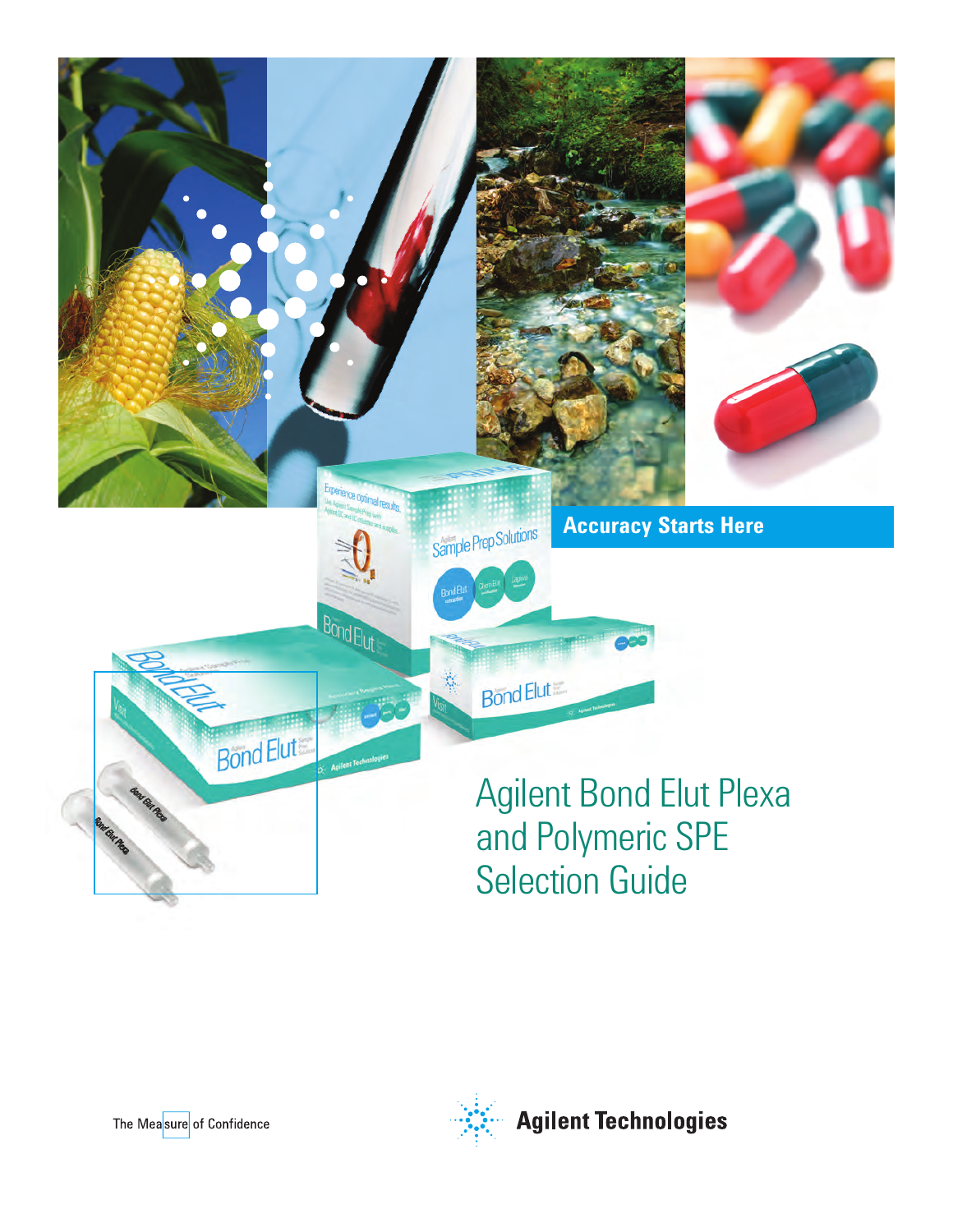



# TABLE OF CONTENTS

- Solid Phase Extraction
- Bond Elut Plexa
- Other Polymeric SPE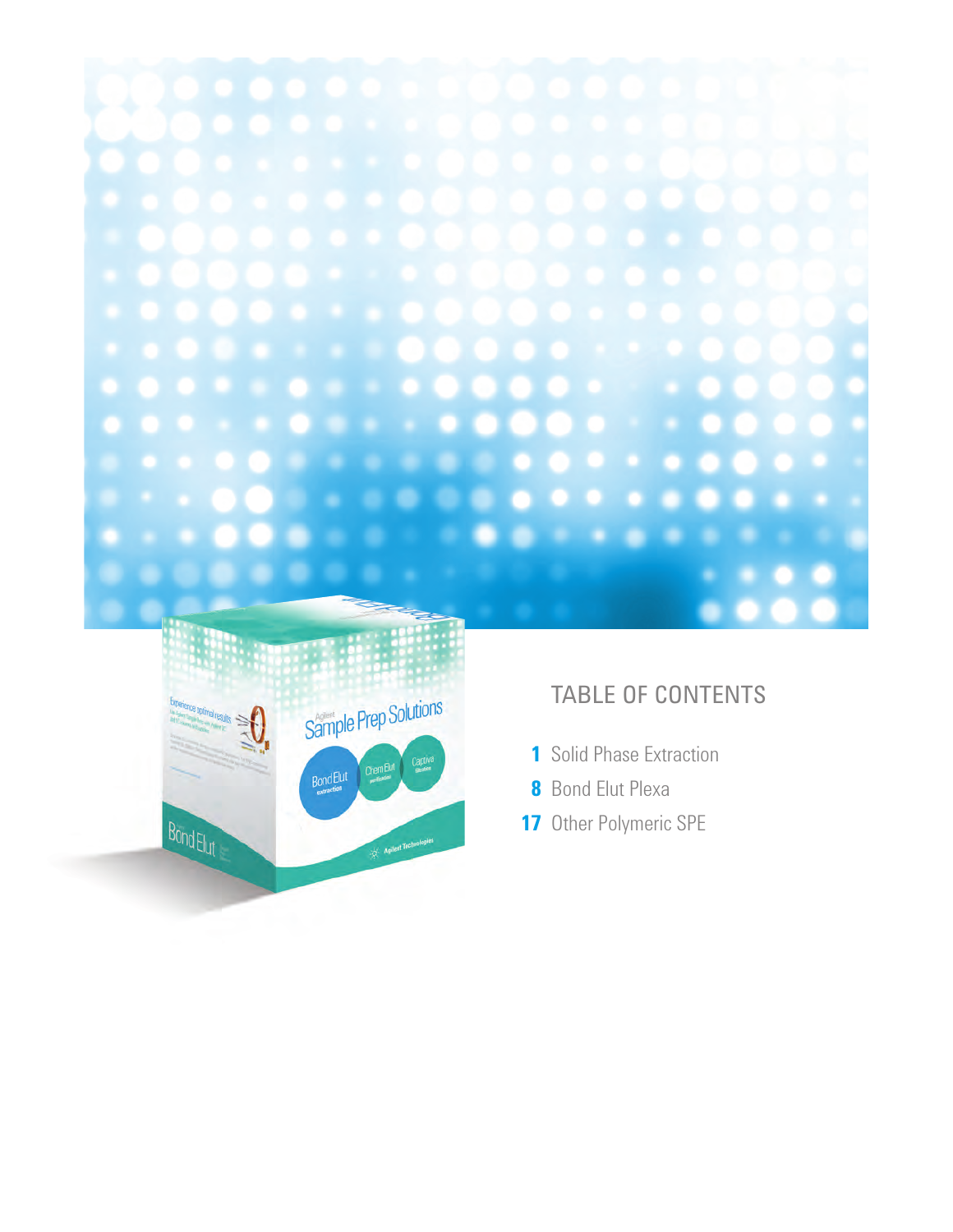

# SOLID PHASE EXTRACTION (SPE)

# Agilent Bond Elut: **Accuracy Starts Here**

For over 30 years, Bond Elut has been the most trusted name in solid phase extraction. Years of use by demanding chemists at top companies worldwide have thoroughly documented its many applications and proven its performance. To this day, you will find more literature references for Bond Elut than any other SPE product in the industry.

Bond Elut is manufactured using state-of-the-art automation to guarantee quality and consistency. Optical scanners installed throughout our automated assembly process inspect each Bond Elut tube at multiple points. And during manufacture, 25 different tests are conducted to ensure reproducibility. If an imperfection is spotted, the tube is removed from the assembly line. The result is consistently reliable Bond Elut cartridges, time and time again.

Over 40 different sorbent functionalities are available in a variety of cartridge formats including straight barrel, large reservoir capacity (LRC) and Bond Elut Junior (Jr).

# THE BOND ELUT DIFFERENCE

- **Heritage of Reliability:** With years of use in some of the most demanding analytical laboratories in the world, Bond Elut products have a proven track record resulting in a strong publication pedigree
- **Options for Your Needs:** Offering extraction solutions for the widest range of analytes and matrices, with over 40 bonded silica phases for high specificity methods and polymeric phases for rapid method development, Bond Elut has the largest choice of formats and sorbents in the market
- **Innovative Products Designed for Lab Efficiency:** Whether it be fast flow polymeric particles or our patented 96-well plate design, all Bond Elut products are created for ease-of-use and flexibility to meet both manual and automated requirements
- **Technical Support at Every Step:** For your specific applications, or to help solve occasional technical issues, a global team of analytical scientists is on hand to assist
- **World Class Manufacturing and Quality:** Unrivaled manufacturing control, plus exacting ISO 9001: 2000 compliant inspections guarantee the consistent quality of Bond Elut

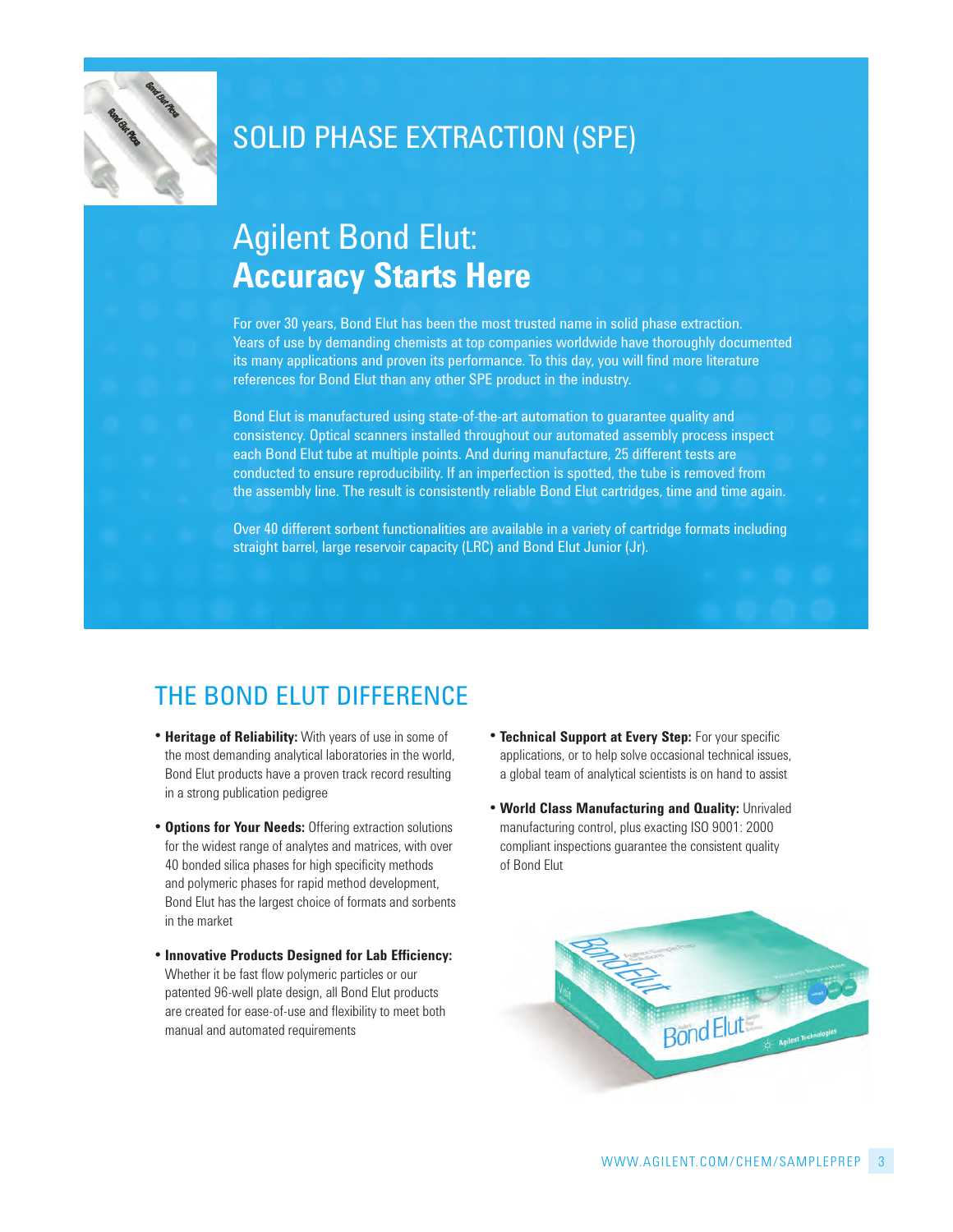# SAMPLE PREPARATION FORMATS

# Agilent Offers the Broadest Range of Tube Formats and 96-well Plate Designs

We have a full set of straight barrel SPE tubes ranging from 1-150 ml in a wide range of bonded silica and polymeric chemistries, sorbent particle sizes and bed masses.

For more specialized applications, the luer compatible Bond Elut Jr and the funnel-shaped large reservoir capacity (LRC) tube offer flexibility and function in a broad range of sorbent bed masses.

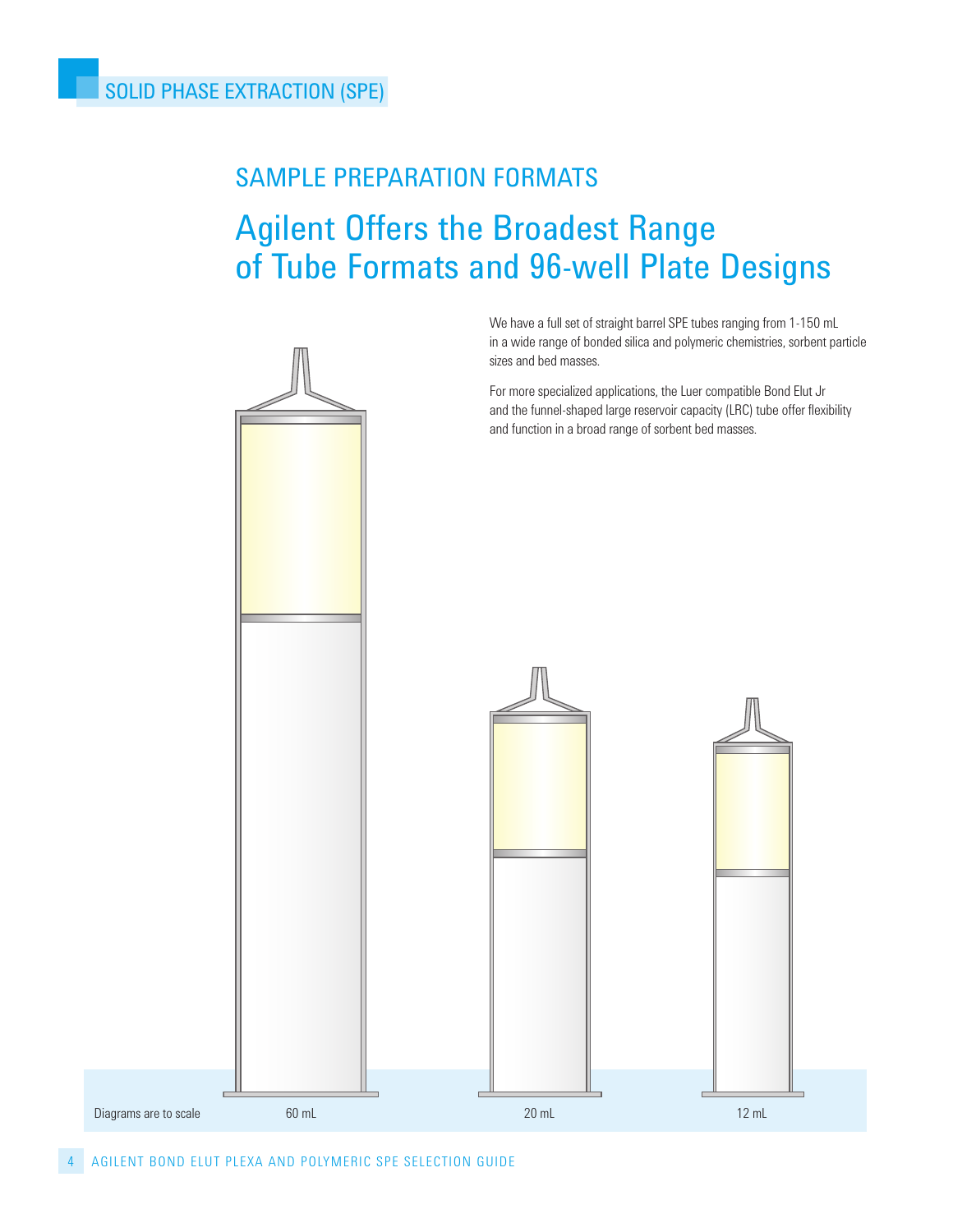## SOLID PHASE EXTRACTION (SPE)



## **Bond Elut 96-well Plates**

Bond Elut 96-well plate formats are best in class for flow performance and well-to-well reproducibility. These specially designed plates are available with well depths of 1 mL and 2 ml and in a large range of different sorbent chemistries.

## **VersaPlate**

VersaPlate is a highly innovative, flexible design that lets you customize plates. Insert different phases for sorbent screening or insert only enough tubes to match the number of samples to be extracted for minimal waste. VersaPlate can be purchased in a pre-packed format or as loose tubes.

## **Packed Formats for Automation**

Bond Elut sorbents are also available in packed bed formats for automation platforms, such as the Spark holland Symbiosis, Gilson ASPEc and Gerstel mPS systems. Agilent's unique OmIx pipette format is also used with a wide range of liquid handling devices, ranging from hand-held pipettors to high-throughput automated systems.



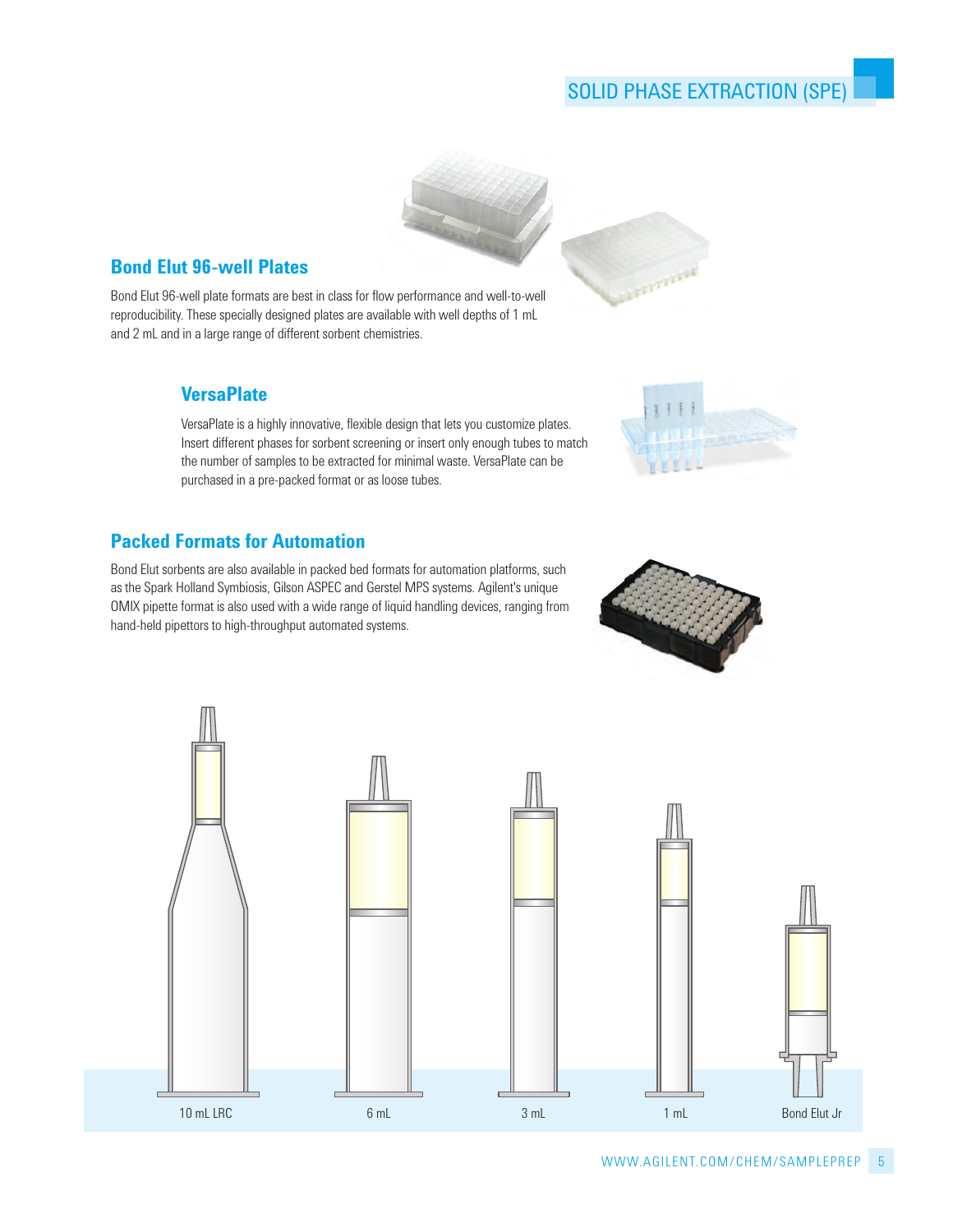# CROSS REFERENCE OF COMPARABLE PHASES BY MANUFACTURER

Different chemistries and manufacturing processes create sorbents that exhibit differences in selectivity, so there is no universal equalivent for every application. however, the performance of products can be similar in many applications. this table provides suggestions for using Agilent Bond Elut products in comparison to products from other manufacturers.

| <b>Polymers</b>                        |                                 |                                               |                                    |
|----------------------------------------|---------------------------------|-----------------------------------------------|------------------------------------|
| If you are using                       |                                 |                                               | Try this                           |
| <b>Phenomenex</b><br><b>Strata</b>     | <b>Waters</b><br><b>Oasis</b>   | <b>Supelco</b><br><b>Supelclean/Discovery</b> | <b>Agilent</b><br><b>Bond Elut</b> |
| Strata-X                               | <b>HLB</b>                      |                                               | Plexa                              |
| SDB-L                                  |                                 | ENVI-ChromP                                   | <b>ENV or LMS</b>                  |
| Strata-X-C                             | <b>MCX</b>                      |                                               | Plexa PCX                          |
| Strata-X-A                             | <b>MAX</b>                      |                                               | Plexa PAX                          |
| <b>Silica-Based and Other Sorbents</b> |                                 |                                               |                                    |
| If you are using                       |                                 |                                               | Try this                           |
| <b>Phenomenex</b><br><b>Strata</b>     | <b>Waters</b><br><b>Sep-Pak</b> | <b>Supelco</b><br><b>Supelclean/Discovery</b> | <b>Agilent</b><br><b>Bond Elut</b> |
| C18-E                                  | tC18                            | ENVI-18, DSC-C18, LC-18                       | C18                                |
| $C18-U$                                | C18                             |                                               | C18 OH                             |
| C8                                     | C8                              | DSC-8, Envi-8, LC-8                           | C8                                 |
|                                        | tC2                             |                                               | C <sub>2</sub>                     |
| Phenyl (PH)                            |                                 | DSC-Ph, LC-Ph                                 | PH                                 |
| Screen-C                               |                                 |                                               | Certify                            |
| $Si-1$                                 | Silica                          | DSC-Si, LC-SI                                 | SI                                 |
| FL-PR                                  | Florisil                        | LC and ENVI Florisil                          | FL.                                |
| NH <sub>2</sub>                        | Amino Propyl                    | DSC-NH2, LC-NH                                | NH <sub>2</sub>                    |
|                                        |                                 | DSC-Diol, LC-Diol                             | 20H                                |
| <b>CN</b>                              | Cyano Propyl                    | DSC-CN, LC-CN                                 | $CN-U$                             |
|                                        | Alumina A, B, N                 | LC-Alumina A, B, N                            | Alumina A, B, N                    |
| <b>SAX</b>                             | AccellPlus OMA                  | DSC-SAX, LC-SAX                               | <b>SAX</b>                         |
| <b>SCX</b>                             | <b>AccellPlus CM</b>            | DSC-SCX, LC-SCX                               | <b>SCX</b>                         |
|                                        |                                 | <b>ENVI-Carb</b>                              | Carbon                             |
|                                        |                                 | ENVICarb-II/NH2                               | Carbon/NH2                         |
|                                        |                                 | ENVICarb-II/PSA                               | Carbon/PSA                         |

For Silica-Based SPE products, see the Agilent Bond Elut Silica-Based SPE Selection Guide, publication number 5990-859En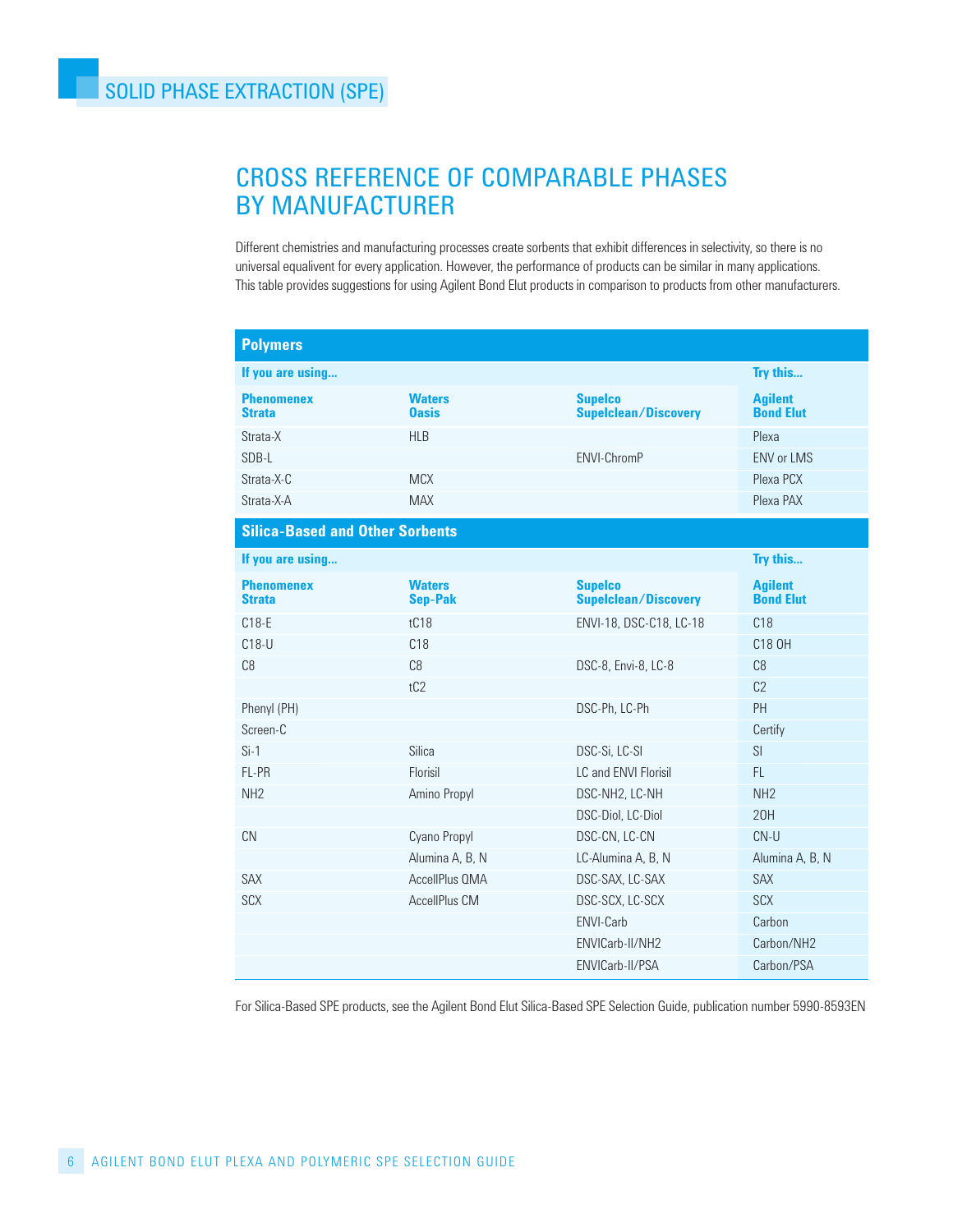## **Sorbent Specifications**

| <b>Sorbent</b><br><b>Phase</b> | <b>Category</b>          | <b>Bonded Functional Group/Base Material</b>          | <b>Format</b> | <b>Surface</b><br>Area<br>(m <sup>2</sup> /g) | Particle Size (µm)<br>and Shape | <b>Mean</b><br><b>Pore Size</b><br>(Å) |
|--------------------------------|--------------------------|-------------------------------------------------------|---------------|-----------------------------------------------|---------------------------------|----------------------------------------|
| Plexa                          | Polar enhanced           | Hydrophilic styrene divinylbenzene                    | Packed bed    | 550                                           | 45, spherical<br>monodisperse   | 100                                    |
| Plexa PCX                      | <b>Cation Mixed Mode</b> | SCX functionalized hydrophilic styrene divinylbenzene | Packed bed    | 550                                           | 45, spherical<br>monodisperse   | 100                                    |
| Plexa PAX                      | Anion Mixed Mode         | SAX functionalized hydrophilic styrene divinylbenzene | Packed bed    | 550                                           | 45, spherical<br>monodisperse   | 100                                    |
| <b>PPL</b>                     | Non-polar                | Functionalized styrene divinylbenzene                 | Packed bed    | 600                                           | 125, spherical                  | 150                                    |
| <b>ENV</b>                     | Non-polar                | Styrene divinylbenzene                                | Packed bed    |                                               | 125, spherical                  | 450                                    |
| <b>LMS</b>                     | Non-polar                | Styrene divinylbenzene                                | Packed bed    |                                               | 75, spherical                   | 300                                    |
| <b>NEXUS</b>                   | Mixed mode               | Mixed mode copolymer                                  | Packed bed    | 575                                           | 70, spherical                   | 100/450<br>Bimodal                     |

## **Sample Preparation Reference Guide**

| <b>Product</b>                                       | <b>Typical Matrices</b>                      | <b>Primary Extraction Mechanism</b>                                         | <b>Compound Types</b>                                                                  |
|------------------------------------------------------|----------------------------------------------|-----------------------------------------------------------------------------|----------------------------------------------------------------------------------------|
| <b>Bond Elut Plexa</b>                               | Plasma, urine, aqueous and biological fluids | Non-polar                                                                   | Non-polar compounds with acidic/neutral<br>fractionation<br>PAHs from water            |
| <b>Bond Elut Plexa</b><br><b>PAX</b>                 | Plasma, urine, aqueous and biological fluids | Mixed mode: non-polar and anion exchange                                    | Acidic compounds, carboxylic acid<br>metabolites of drugs, peptides<br>and amino acids |
| <b>Bond Elut Plexa</b><br><b>PCX</b>                 | Plasma, urine, aqueous and biological fluids | Mixed mode: non-polar and cation exchange Basic drugs, basic drugs of abuse |                                                                                        |
| <b>Bond Elut PPL</b>                                 | Water sources, biological fluids             | Non-polar, electrostatic                                                    | Non-polar compounds, phenols                                                           |
| <b>Bond Elut ENV</b>                                 | Water sources                                | Non-polar                                                                   | Polar organic molecules, explosive residues                                            |
| <b>Bond Elut LMS</b>                                 | Urine, plasma, biological fluids             | Non-polar                                                                   | Non-polar compounds                                                                    |
| <b>Bond Elut NEXUS</b><br>and Bond Elut<br>NEXUS WCX | Horse urine, urine, biological fluids        | Non-polar                                                                   | Drugs of abuse, quaternary drugs,<br>endocrine disruptors                              |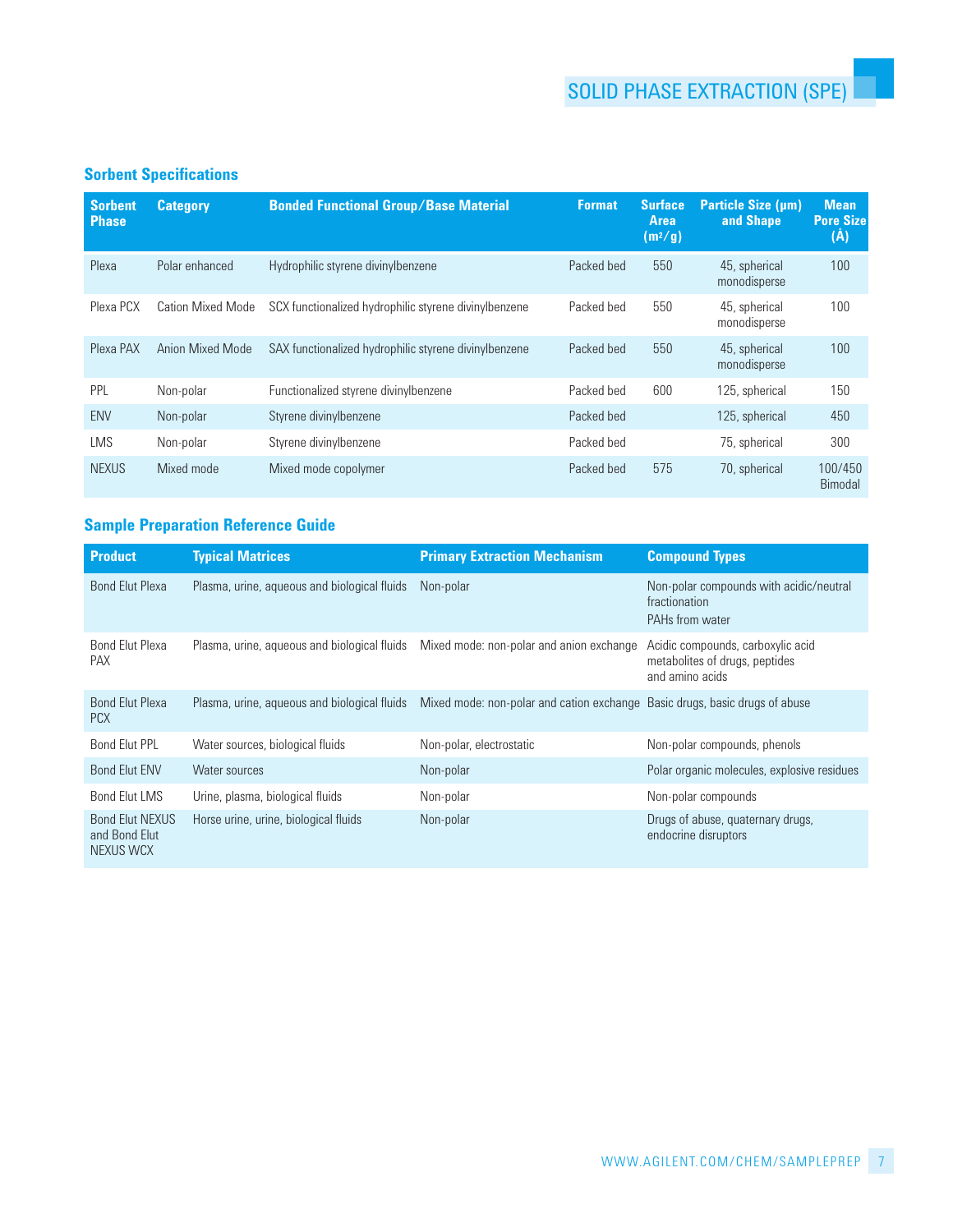

# Bond Elut Plexa

The Bond Elut Plexa Family is a new generation of polymeric SPE products, designed for simplicity, improved analytical performance and ease-of-use. Its uniqueness lies in the novel hydroxylated exterior, hydrophobic interior and advanced polymeric architecture.

## **Bond Elut Plexa**

Bond Elut Plexa is a non-polar divinylbenzene-based neutral polymeric sorbent. this sorbent is the best choice for non-ionic extraction of a wide range of acidic, neutral and basic analytes from different matrices.

## **Bond Elut Plexa PCX**

Bond Elut Plexa Pcx is a cation exchanger with mixed mode sorbent characteristics and is therefore suitable for the extraction and cleanup of weak bases from biofluids. Bond Elut Plexa Pcx demonstrates the same excellent particle size distribution and integrity as Bond Elut Plexa. A highly controlled sulfonation process results in zero fines for Bond Elut Plexa Pcx.

## **Bond Elut Plexa PAX**

Bond Elut Plexa PAx is based on the same innovative base polymer particle technology as the other members of the Plexa SPE family. This advanced material offers excellent flow characteristics due to its monodisperse particle size distribution, affording superior ease-of-use, with minimal clogging of the packed bed. The amide-free particle technology does not provide binding sites for endogenous interferences such as proteins and lipids.



#### **Tips & Tools**

Learn the core concepts surrounding Solid Phase Extraction and best practices for Sample Prep. View the video at **www.agilent.com/chem/spevideo**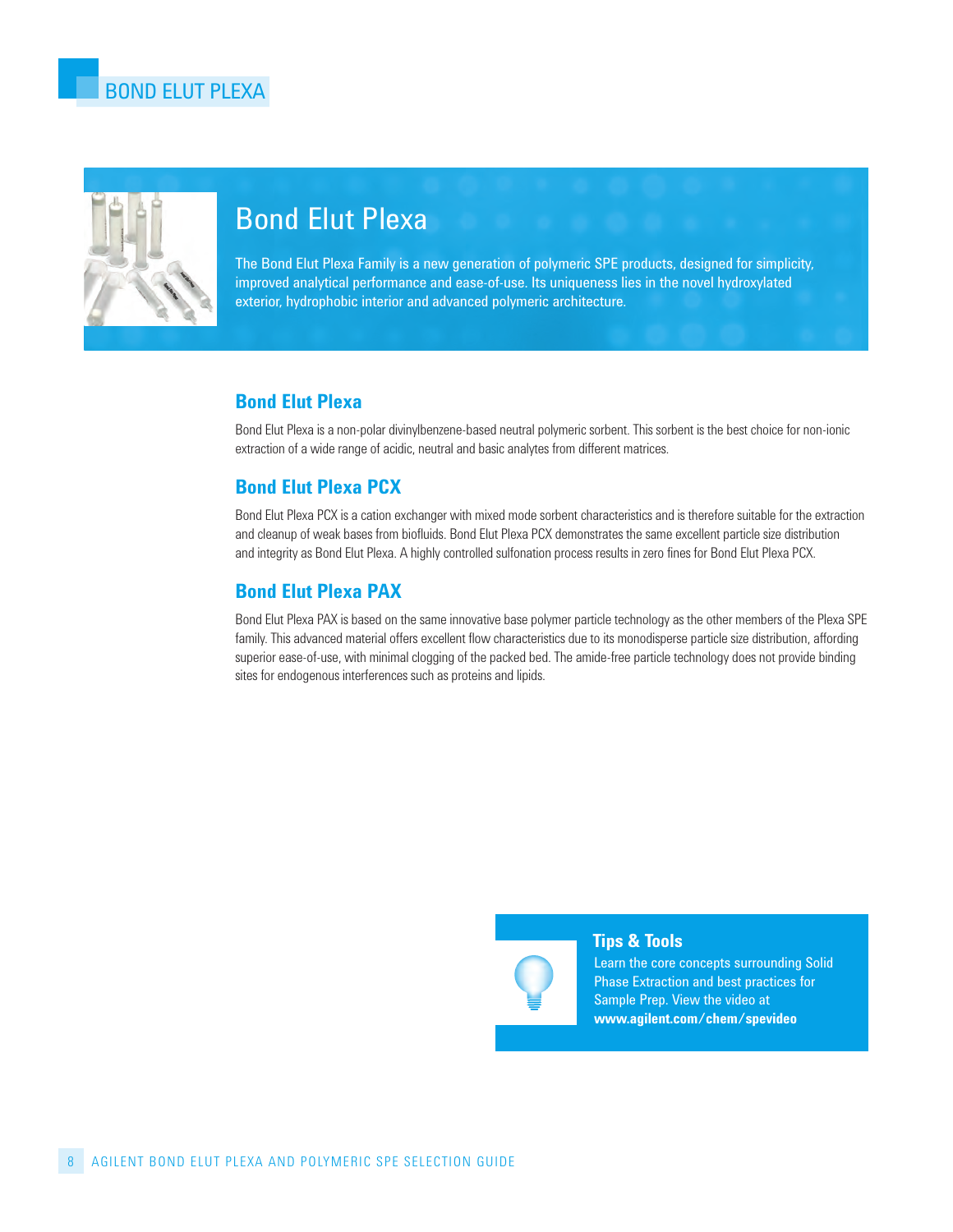## **Advanced Polymer Architecture Improves Extraction Performance**



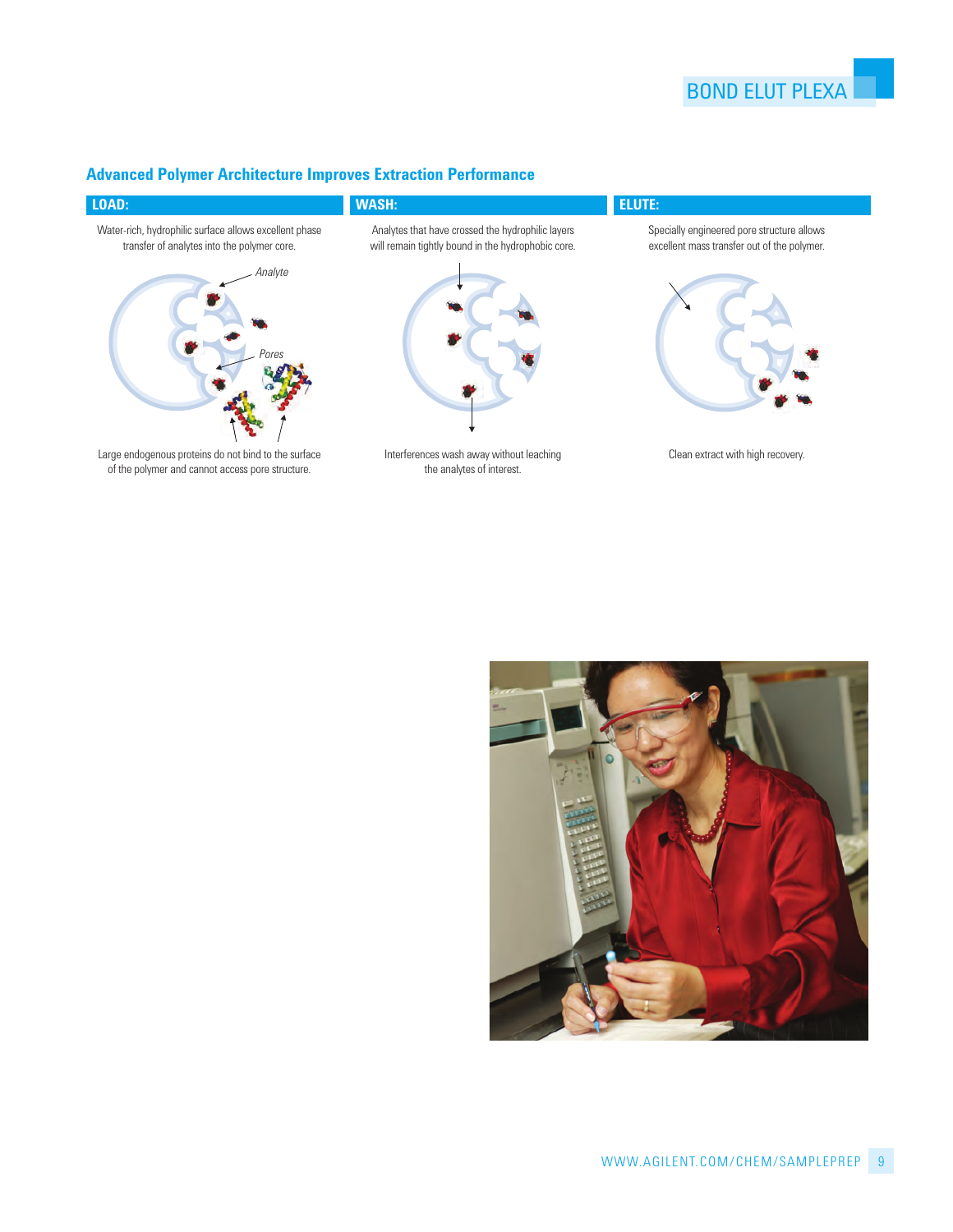## GENERAL PROTOCOL FOR TROUBLE-FREE SPE APPLICATIONS WITH BOND ELUT PLEXA

Regardless of your application or sample type, you will appreciate the difference the Bond Elut Plexa range makes. Plexa delivers simple methods, superior flow characteristics, and improved analytical performance, all leading to easier validation. Simple methods deliver clean extracts and high recoveries from a wide range of acidic, basic and neutral analytes. The advanced polymeric design effectively eliminates the common matrix interferences that cause ion suppression, resulting in improved analytical sensitivity and data quality.

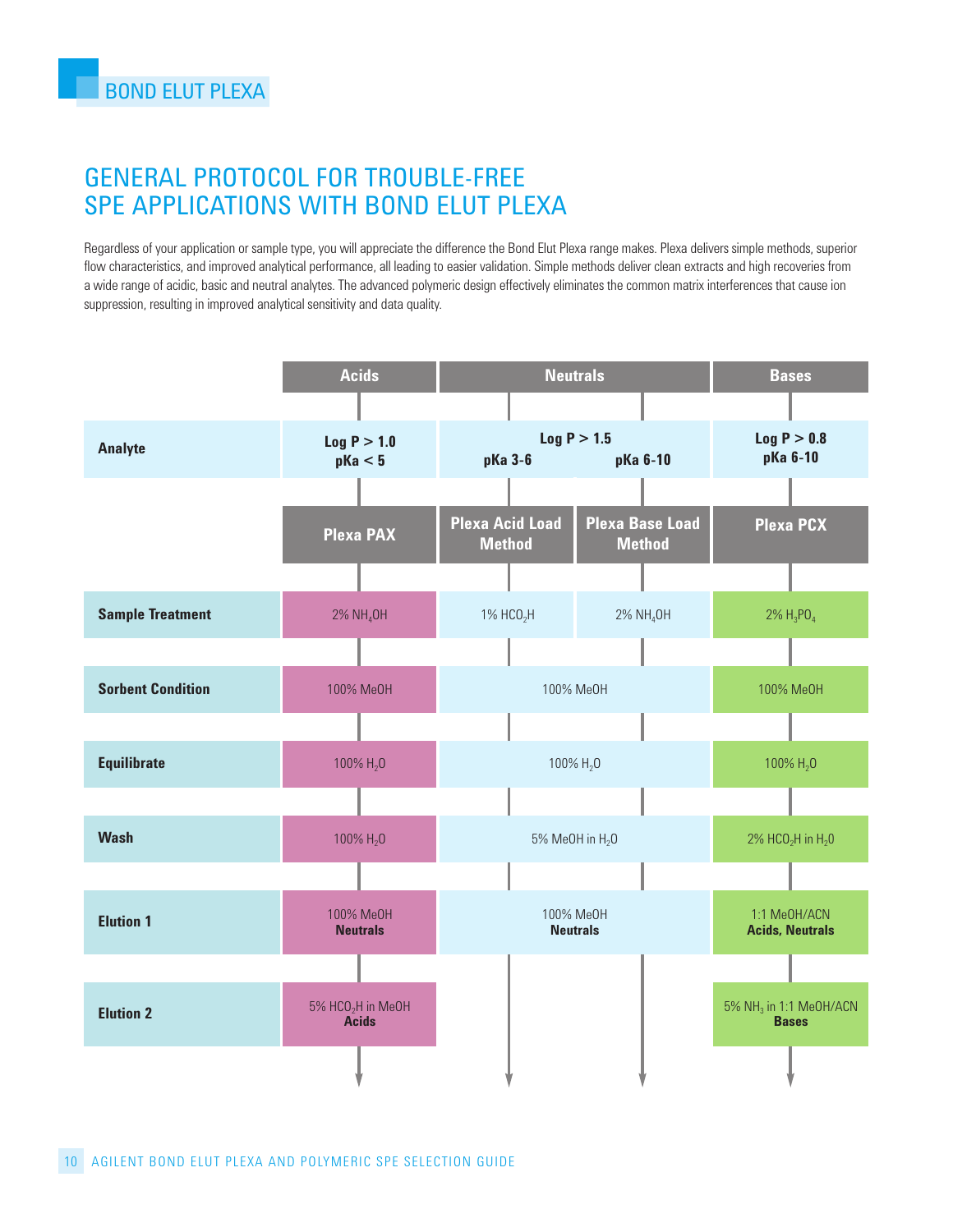# IMPROVED SENSITIVITY

matrix interferences can result in significantly decreased analytical sensitivity due to ion suppression. Bond Elut Plexa gives you higher recoveries in cleaner extracts, which translates into better sensitivity. Plexa delivers high recoveries regardless of whether absolute or relative calculations are used. this indicates that ion suppression is minimized and maximum sensitivity is achieved. Relative recovery calculations (green bars) are routinely used, but mask the effects of ion suppression, which are normalized.

#### **Plexa improves sensitivity by minimizing ion suppression effects and maximizing recovery**



Key

- $\blacksquare$  Metoprolol recovery calculated as response against spiked mobile phase
- $\blacksquare$  Metoprolol recovery calculated as response against an extracted linear curve

#### **Comparison of particle sizes of non-polar SPE polymers by imaging analysis**





*Bond Elut Plexa PCX Alternative Cation Exchange Polymer*

### **Comparison of particle size distributions of non-polar SPE sorbents**



the narrow particle size distribution offers reproducible, superior flow characteristics with minimal clogging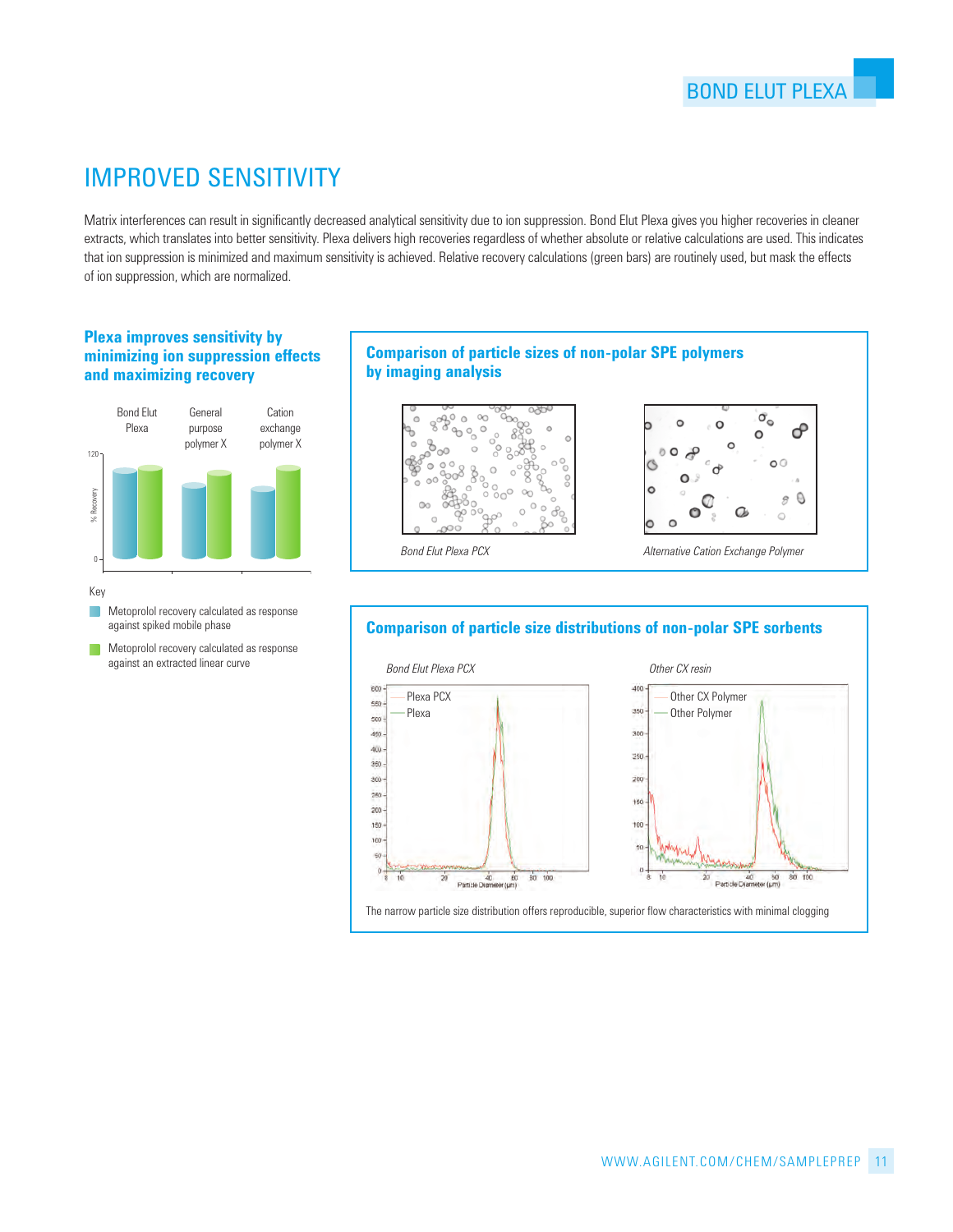## Bond Elut Plexa

- Non-polar retention mechanism
- Improved extract cleanliness minimizes sample matrix interferences
- Simple methods are amenable to a very broad range of analytes
- Fast flow, reproducible performance and ease-of-use

Bond Elut Plexa offers simple, easy-to-use methods with general purpose extraction mechanisms to simplify SPE. In addition, Plexa provides performance enhancements due to a unique polymeric architecture with a non-retentive, hydroxylated, amide-free surface and a non-polar PS/DVB core for retaining small molecules. Binding of proteins and lipids on the polymer surface is minimized, resulting in cleaner samples and reduced ion suppression. Plexa is therefore ideal for high-throughput assays requiring validated performance with minimal method development. the standard non-polar retention mechanism is applicable to almost any analyte type, and the performance features operate at the sample loading step, making them largely method independent.

By minimizing the need for extensive method development for multiple sorbents, Bond Elut Plexa simplifies SPE. the water wettable, hydroxylated exterior allows excellent flow of biofluid samples. A gradient of polarity on the polymer surface shunts small analytes to the more hydrophobic center of the polymer bead where they are retained prior to washing and elutions steps.

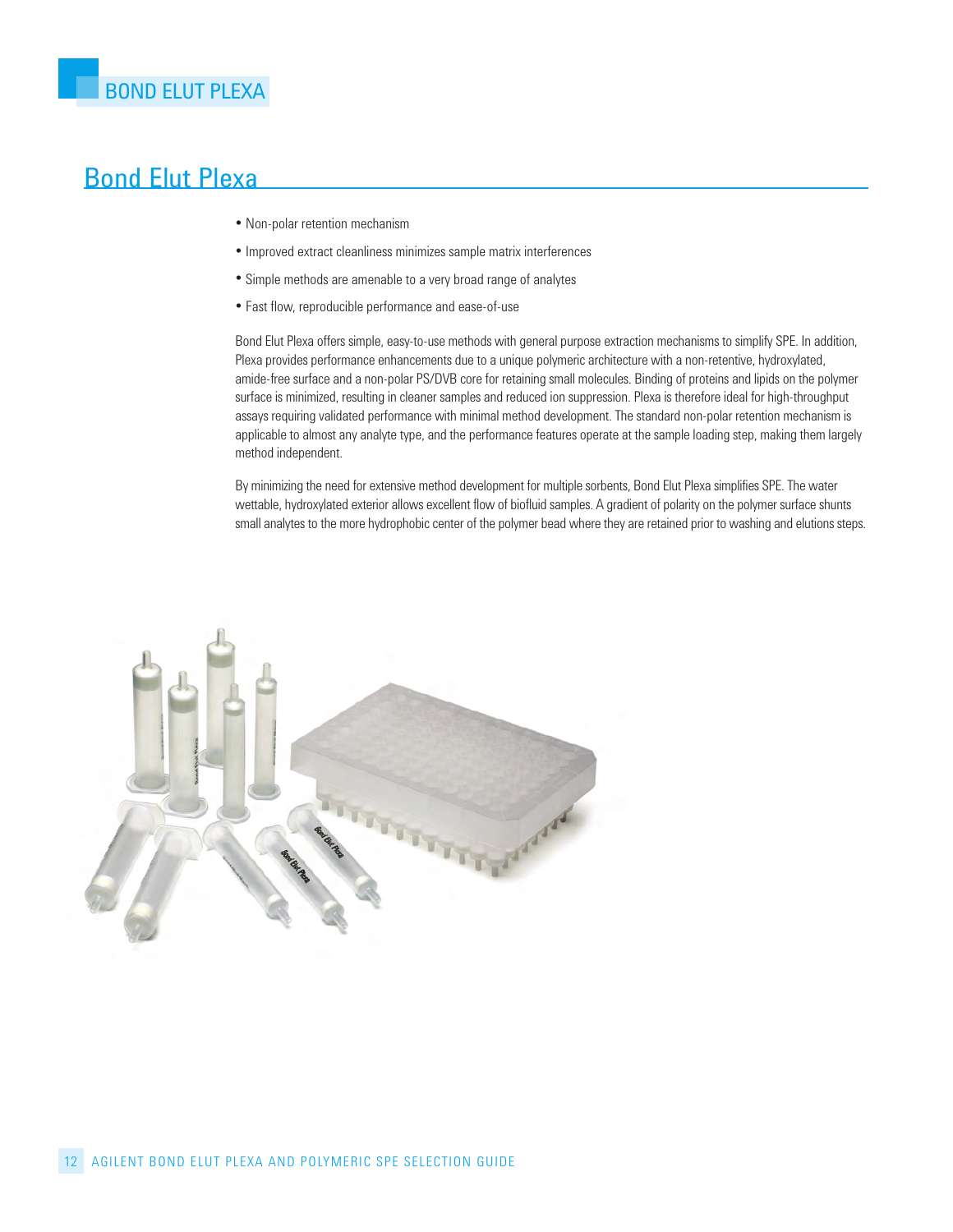## BOND ELUT PLEXA

## **Typical Matrices**

Aqueous, biological fluids

**Primary Extraction Mechanism**

Non-polar

#### **Compound Types**

Non-polar compounds with acidic/neutral fractionation PAHs from water

#### **Bond Elut Plexa**

| <b>Description</b>                       | <b>Unit</b> | Part No.  |
|------------------------------------------|-------------|-----------|
| <b>Straight Barrel Cartridges</b>        |             |           |
| 30 mg, 1 mL                              | $100$ /pk   | 12109301  |
| 30 mg, 3 mL                              | $50$ /p $k$ | 12109303  |
| 60 mg, 1 mL                              | $100$ /pk   | 12109601  |
| 60 mg, 3 mL                              | $50$ /p $k$ | 12109603  |
| 200 mg, 3 mL                             | $50$ /pk    | 12109610  |
| $200$ mg, $6$ mL                         | $30$ /p $k$ | 12109206  |
| 500 mg, 3 mL                             | $30$ /pk    | 12109703  |
| 500 mg, 6 mL                             | $30$ /pk    | 12259506  |
| <b>Bond Elut Jr</b>                      |             |           |
| 300 mg, 6 mL                             | $50$ /p $k$ | 12169610B |
| <b>Mega Bond Elut Plexa</b>              |             |           |
| 500 mg, 12 mL                            | $20$ /pk    | 327832    |
| <b>Other Formats</b>                     |             |           |
| Bond Elut Plexa Prospekt cartridge, 2 mm | $96$ /pk    | 12221305  |
| Bond Elut Plexa 800 Series cartridge     | $96$ /pk    | 12281305  |
| 60 mg, 3 mL, Gerstel format              | $50$ /p $k$ | 167816G   |
| 200 mg, 3 mL, Gerstel format             | $50$ /p $k$ | 167822G   |

| <b>Description</b>      | $10 \text{ mg}$ | 30 <sub>mg</sub> |
|-------------------------|-----------------|------------------|
| 1 mL round-well plates  | A4969010        | A4969030         |
| 2 mL square-well plates | A3969010        | A3969030         |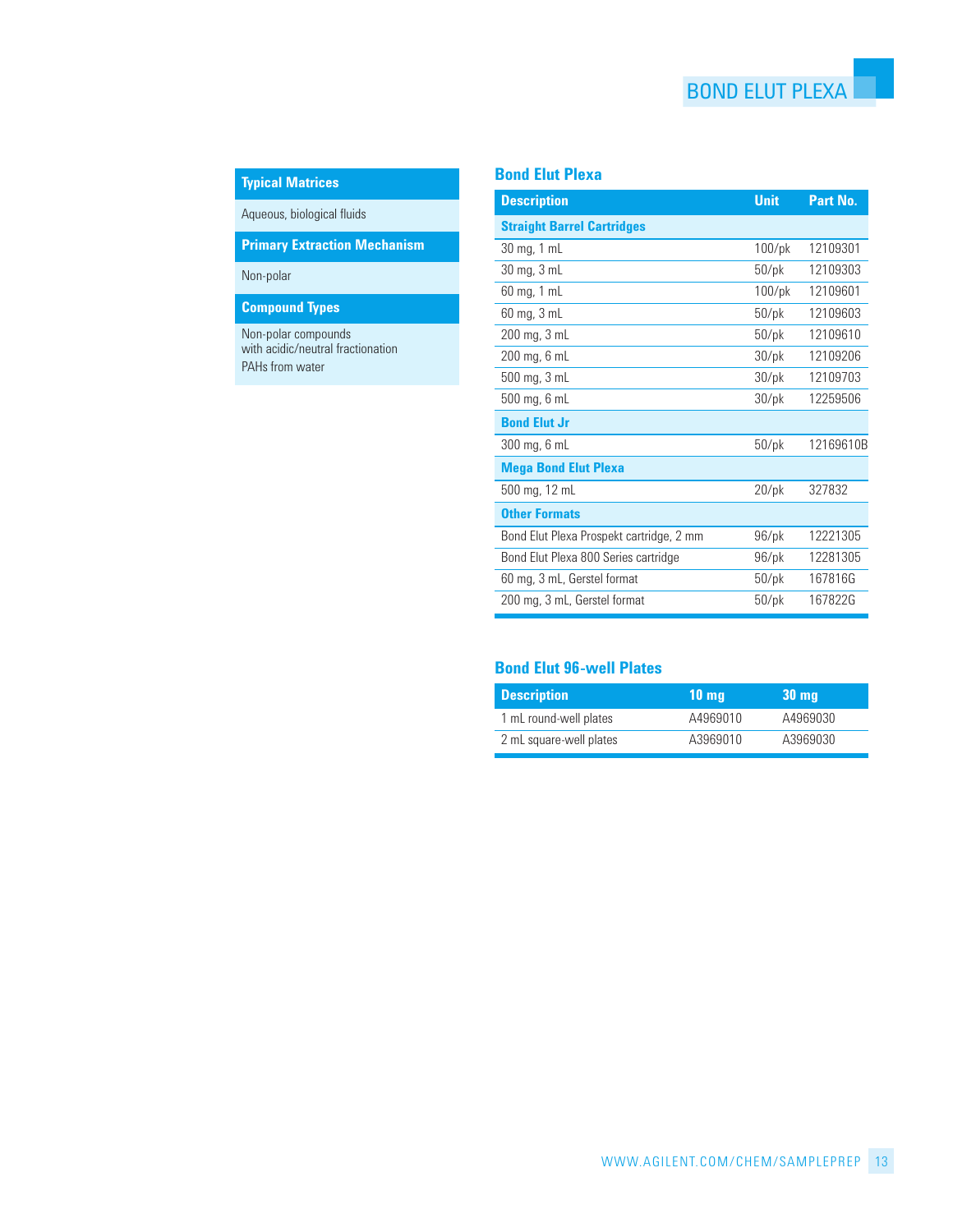## Bond Elut Plexa PCX

- Faster flow rates improve productivity
- Extraction cleanliness and reduced ion suppression improve precision
- Simplified, single method for ease-of-use

Bond Elut Plexa Pcx is another milestone in the development of simple and robust SPE methods. Plexa Pcx uses a polymeric cation exchange resin that combines the outstanding properties of Bond Elut Plexa – superior flow characteristics and improved analytical performance – with strong cation exchange functionalities. this mixed-mode SPE sorbent removes neutral and acidic interferences from the matrix, concentrates basic analytes and therefore improves sensitivity in the determination of basic compounds.

#### **Typical Matrices**

Aqueous, biological fluids, buffered organics

**Primary Extraction Mechanism**

Mixed mode: non-polar and cation exchange

**Compound Types**

Basic drugs, basic drugs of abuse

the Plexa Pcx particles are near mono-dispersed, resulting in homogenous packing. Reproducible results are the norm, with very good tube-to-tube and well-to-well performance. Ion suppression is reduced because the highly polar, hydroxylated polymer surface is entirely amide-free and does not provide binding sites for endogenous species such as proteins and lipids.

Plexa PCX comes with a simple, single method approach for basic drugs that offers improved recoveries, cleaner extracts and reduced method development time and cost. Flow rate is improved because Plexa Pcx particles have much narrower particle size distribution with no fines to cause blockages.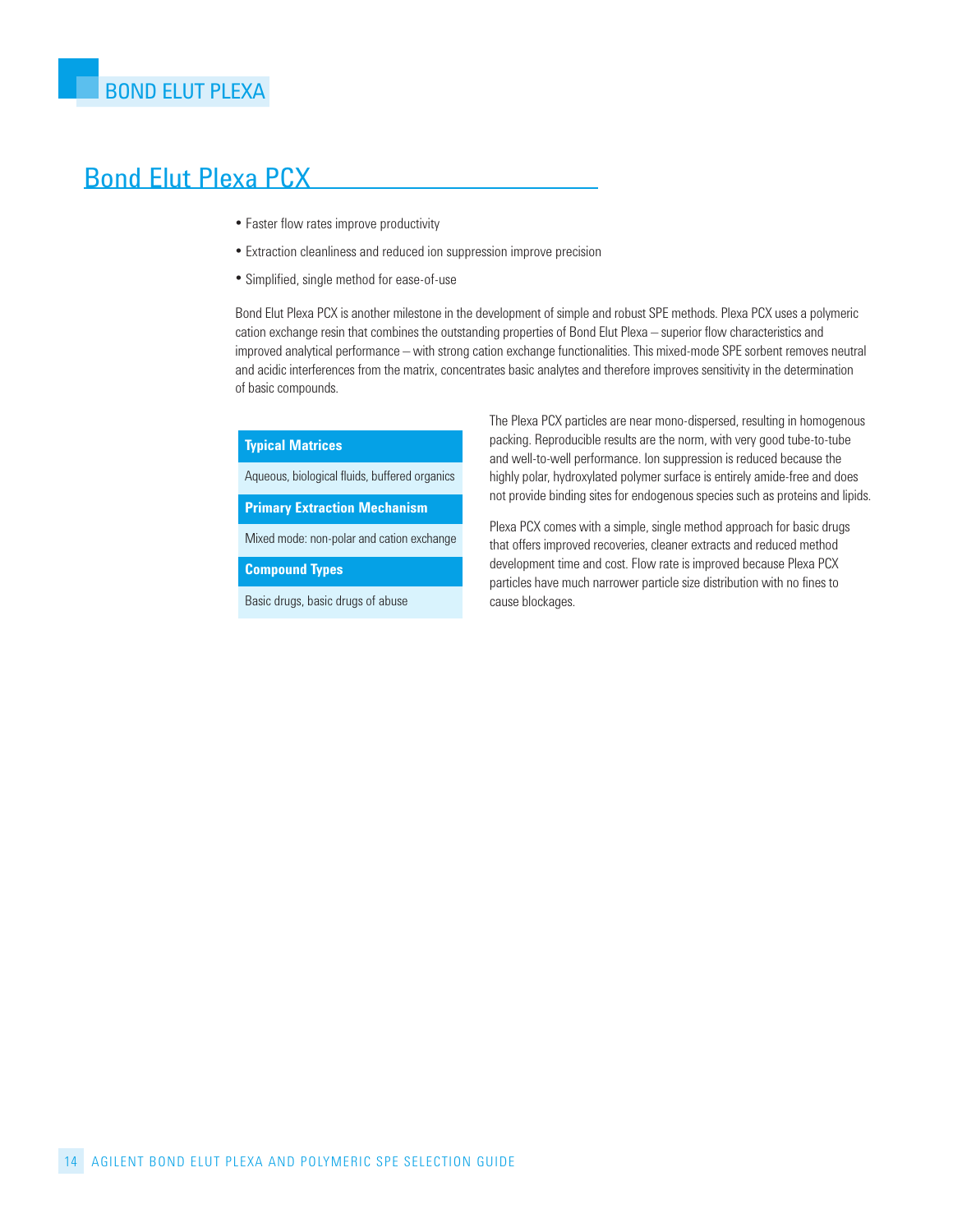### **Typical Method for Bond Elut Plexa PCX**

**Sample:** 100 µl plasma

#### **Pretreatment:**

Dilute 1:3 with  $2\%$  H<sub>3</sub>PO<sub>4</sub>

#### **Conditioning:**

1. 500 µl meOh 2. 500 µL  $H_2$ O

#### **Washes:**

Acidic wash: 500 µl aqueous 2% formc acid Neutral wash:  $500 \mu L CH_3OH/CH_3CN$ (1:1, v/v)

#### **Elution:**

 $500$  µL CH<sub>3</sub>OH/CH<sub>3</sub>CN + 5% NH<sub>3</sub>  $(28-30%)$ 

Volumes stated are for Bond Elut 96 30 mg, 1 mL, P/N A4968030.

### **Bond Elut Plexa PCX**

| <b>Description</b>                           | <b>Unit</b> | Part No. |
|----------------------------------------------|-------------|----------|
| <b>Straight Barrel Cartridges</b>            |             |          |
| 30 mg, 1 mL                                  | $100$ /pk   | 12108301 |
| 60 mg, 1 mL                                  | $100$ /pk   | 12108601 |
| 30 mg, 3 mL                                  | $50$ /pk    | 12108303 |
| 60 mg, 3 mL                                  | $50$ /p $k$ | 12108603 |
| $200$ mg, $6$ mL                             | $30$ /pk    | 12108206 |
| 500 mg, 6 mL                                 | $30$ /pk    | 12258506 |
| <b>Other Formats</b>                         |             |          |
| Bond Elut Plexa PCX Prospekt Cartridge, 2 mm | $96$ /pk    | 12221306 |
| Bond Elut Plexa PCX 800 Series Cartridge     | $96$ /pk    | 12281306 |

| <b>Description</b>      | $10 \text{ mg}$ | <b>30 mg</b> |
|-------------------------|-----------------|--------------|
| 1 mL round-well plates  | A4968010        | A4968030     |
| 2 mL square-well plates | A3968010        | A3968030     |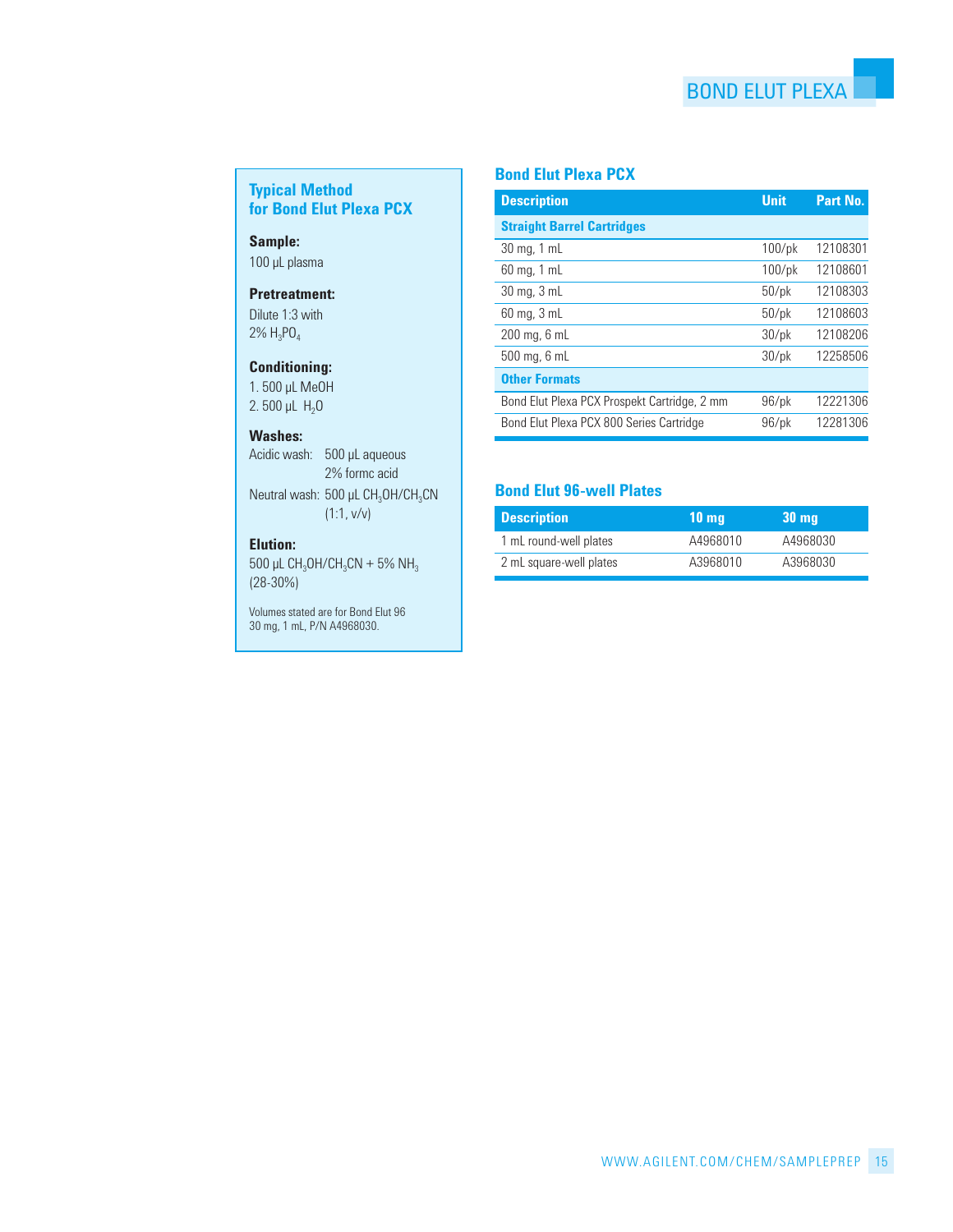# Bond Elut Plexa PAX

- mixed mode, non-polar polymeric anion exchanger offers high level of analyte selectivity
- Exclusion of endogenous interferences offers superior cleanliness and minimizes ion suppression
- Simple, single method for ease-of-use, reduces method development time

Bond Elut Plexa PAx sets the new performance standard in analyte cleanup and reproducibility for polar and non-polar acidic analytes. Existing polymeric anion exchange sorbents can exhibit a broad range of ion exchange capacity from batch to batch, leading to method irreproducibility and compromised data. Plexa PAx particles are functionalized using a proprietary process which allows anion exchange loadings to be controlled with a very high degree of reproducibility, giving more robust performance across the lifetime of your compound study or method.

this mixed-mode SPE device comes with a simple, single method for non-polar acidic and polar acidic analytes that offers excellent clean up, even in complex matrices such as plasma. The optimized anion exchange methodology offers clean extracts, high recoveries and low RSDs, reducing method development time, sample repeats and overall cost per sample in the process.

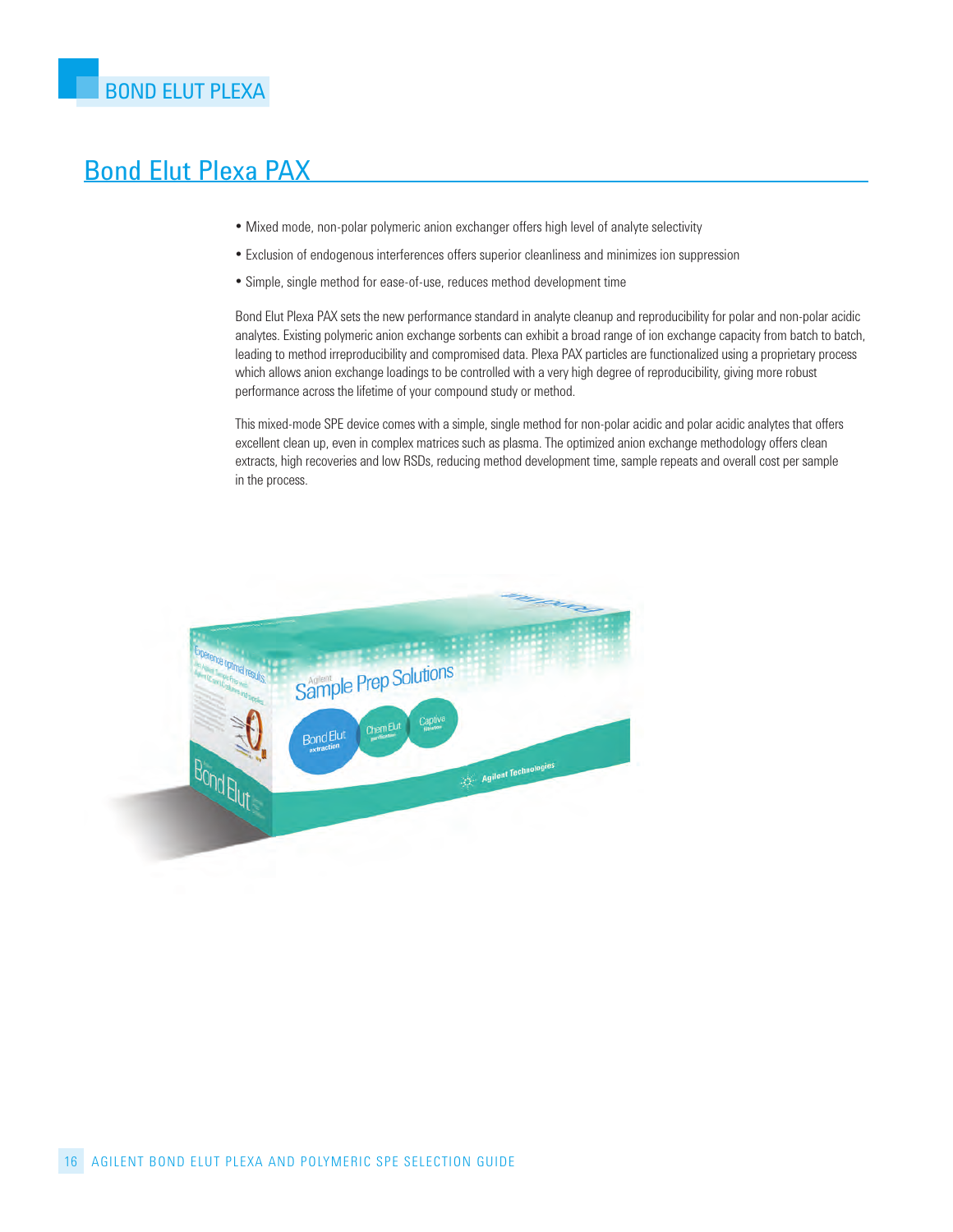#### **Typical Matrices**

Plasma, urine, aqueous and biological fluids

**Primary Extraction Mechanism**

Mixed mode: non-polar and anion exchange

#### **Compound Types**

Acidic compounds, carboxylic acid metabolites of drugs, peptides and amino acids

#### **Typical Method for Bond Elut Plexa PAX**

#### 100 µl human plasma **Sample:**

#### **Pretreatment:**

Dilute 1:3 with 2%  $NH_4OH$ 

#### **Conditioning:**

1. 500 µl meOh 2. 500 µL  $H_2O$ 

#### **Washes:**

1.500  $\mu$ L H<sub>2</sub>O 2. 500 µl meOh

#### **Elution:**

500 µL 5% formic acid:MeOH

Volumes stated are for Bond Elut 96 1 ml Well Plate, P/N A4967010.

#### **Bond Elut Plexa PAX**

| <b>Description</b>                | <b>Unit</b> | Part No. |
|-----------------------------------|-------------|----------|
| <b>Straight Barrel Cartridges</b> |             |          |
| 30 mg, 1 mL                       | $100$ /pk   | 12107301 |
| 60 mg, 1 mL                       | $100$ /pk   | 12107601 |
| 30 mg, 3 mL                       | $50$ /p $k$ | 12107303 |
| $60$ mg, $3$ mL                   | $50$ /p $k$ | 12107603 |
| $200$ mg, $6$ mL                  | $30$ /pk    | 12107206 |
| 500 mg, 6 mL                      | $30$ /p $k$ | 12257506 |
|                                   |             |          |

| <b>Description</b>      | 10 ma    | <b>30 mg</b> |
|-------------------------|----------|--------------|
| 1 mL round-well plates  | A4967010 | A4967030     |
| 2 mL square-well plates | A3967010 | A3967030     |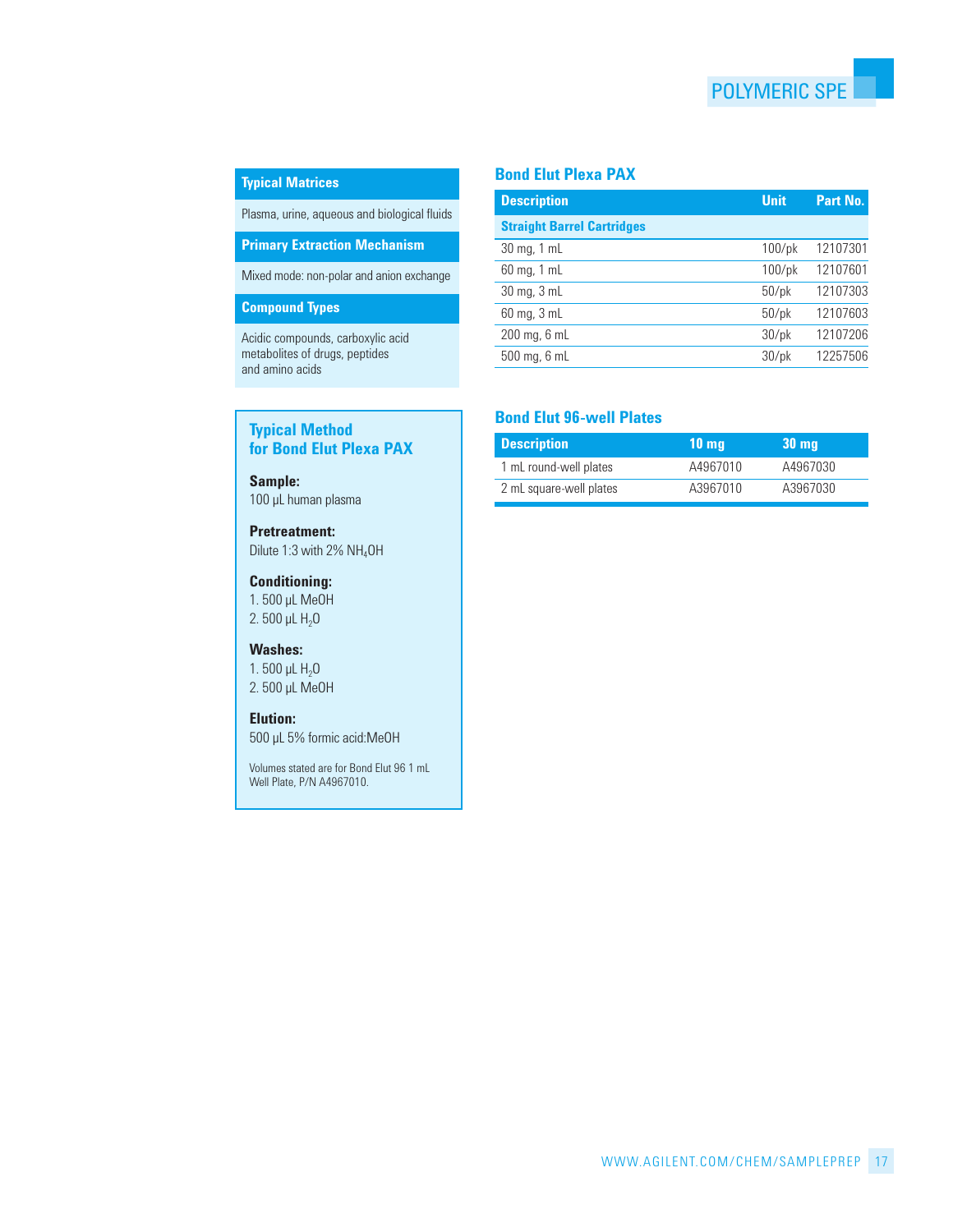

# Bond Elu Polymeric SPE

# Reversed Phase Polymeric SPE

## Bond Elut PPL

- modified styrene-divinylbenzene polymer
- large particle size allows fast extraction speeds
- high surface area and capacity for polar analytes

Bond Elut PPl is a styrene-divinylbenzene (SDVB) polymer that has been modified with a proprietary non-polar surface. PPL will retain even the most polar classes of analytes, including phenols. The large particle size allows ease of flow for viscous or particulate rich water samples, while the high surface area and strong hydrophobicity ensure reproducible extractions with high recoveries upon elution.

Bond Elut PPl is suitable for EPA method 528 'Determination of Phenols in Drinking Water by SPE and capillary Gc/mS.'

| <b>Typical Matrices</b>             |                                |
|-------------------------------------|--------------------------------|
| Water sources, biological fluids    | S                              |
| <b>Primary Extraction Mechanism</b> | 5                              |
| Non-polar, electrostatic            | 1                              |
| <b>Compound Types</b>               | $\mathbf{1}$<br>$\overline{2}$ |
| Non-polar compounds, phenols        | 5                              |
|                                     | 5                              |

#### **Bond Elut PPL**

| <b>Description</b>                | <b>Unit</b> | Part No. |
|-----------------------------------|-------------|----------|
| <b>Straight Barrel Cartridges</b> |             |          |
| $50 \,\mathrm{mg}$ , 1 mL         | $100$ /pk   | 12105002 |
| 100 mg, $1$ mL                    | $100$ /pk   | 12105003 |
| 100 mg, $3$ mL                    | $50$ /pk    | 12105004 |
| 200 mg, 3 mL                      | $50$ /pk    | 12105005 |
| 500 mg, 3 mL                      | $50$ /pk    | 12105006 |
| 500 mg, 6 mL                      | $30$ /pk    | 12255001 |
| $1 g$ , $3 mL$                    | $50$ /pk    | 12102148 |
| $1 g$ , 6 mL                      | $30$ /pk    | 12255002 |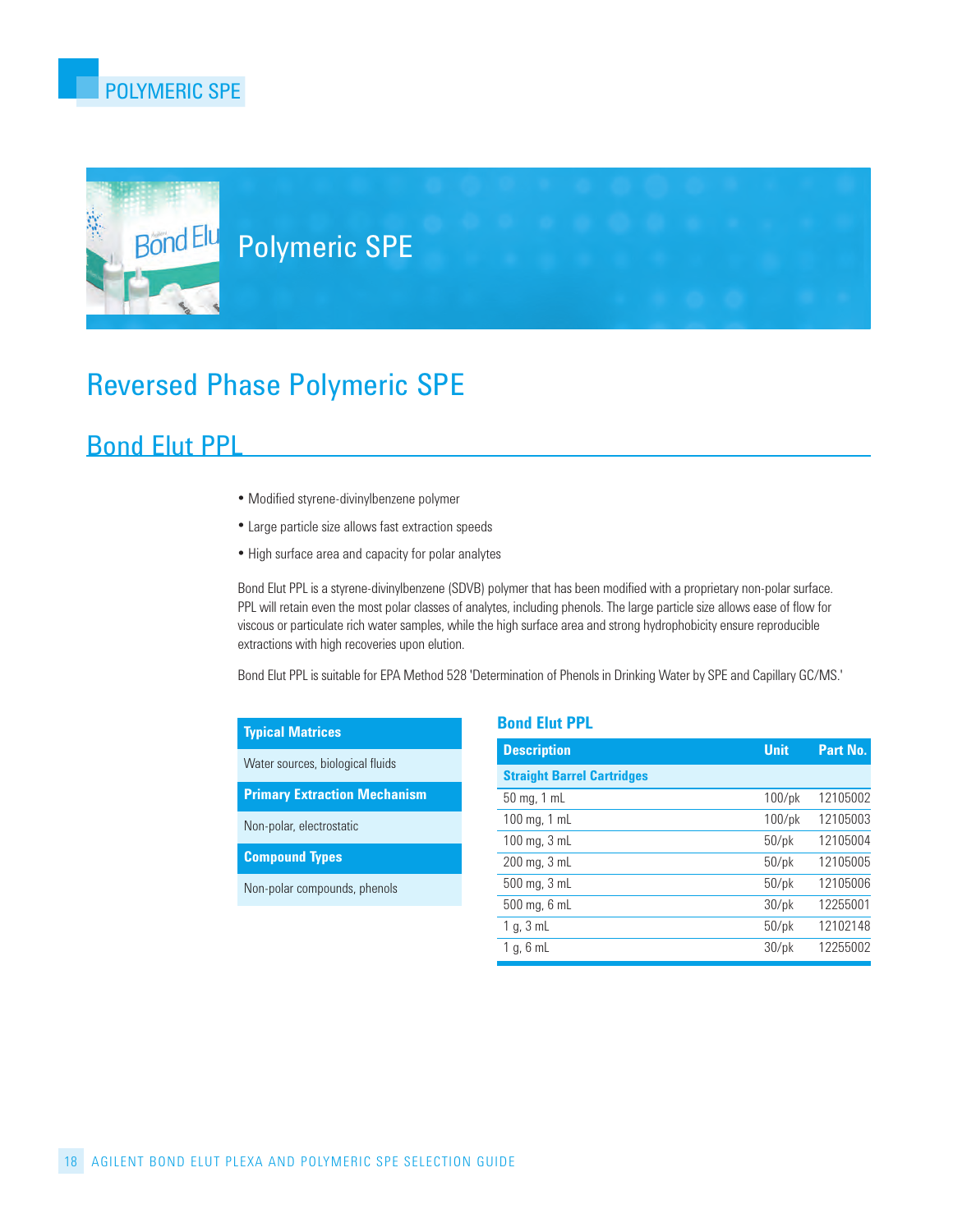#### **Determination of organophosphates in lake water**

#### **Cartridge:**

Bond Elut PPl, 100 mg sorbent in 1 ml cartridge condition cartridge with 1 ml methanol, 1 ml methanol/acetonitrile (1/1)

#### **Method:**

- 1. Apply 1.5-2.5 l water sample
- 2. Dry the cartridge using nitrogen
- 3. Elution with  $3 \times 333$  µL methanol/acetonitrile (1/1)

#### **Vacuum Conditions:**

800 mbar (Vac Elut 20)

#### **Vacuum:**

800 mbar

Recoveries and LODs of organophosphates; extracted from the water sample with SPE

| <b>Analyte</b>                                   | Recovery $(\%)$ LOD $(ng/L)$ |   |
|--------------------------------------------------|------------------------------|---|
| Tris (1-chloro-2-propyl)-phosphate<br>(TCPP)     | .91                          |   |
| Tris (2-chloroethyl)-phosphate (TCEP)            | 95                           | 2 |
| Tris (1,3-dichloro-2-propyl)-phosphate<br>(TDCP) | 99                           |   |
| Tri-n-butylphosphate (TnBP)                      | 89                           |   |
| Tri-isobutylphosphate (TiBP)                     | 85                           | 2 |
| Tris(2-butoxyethyl)-phosphate (TBEP)             | 93                           | 3 |

*Courtesy: Application Note SI-02094 Determination of Organophosphates in Lake Water*

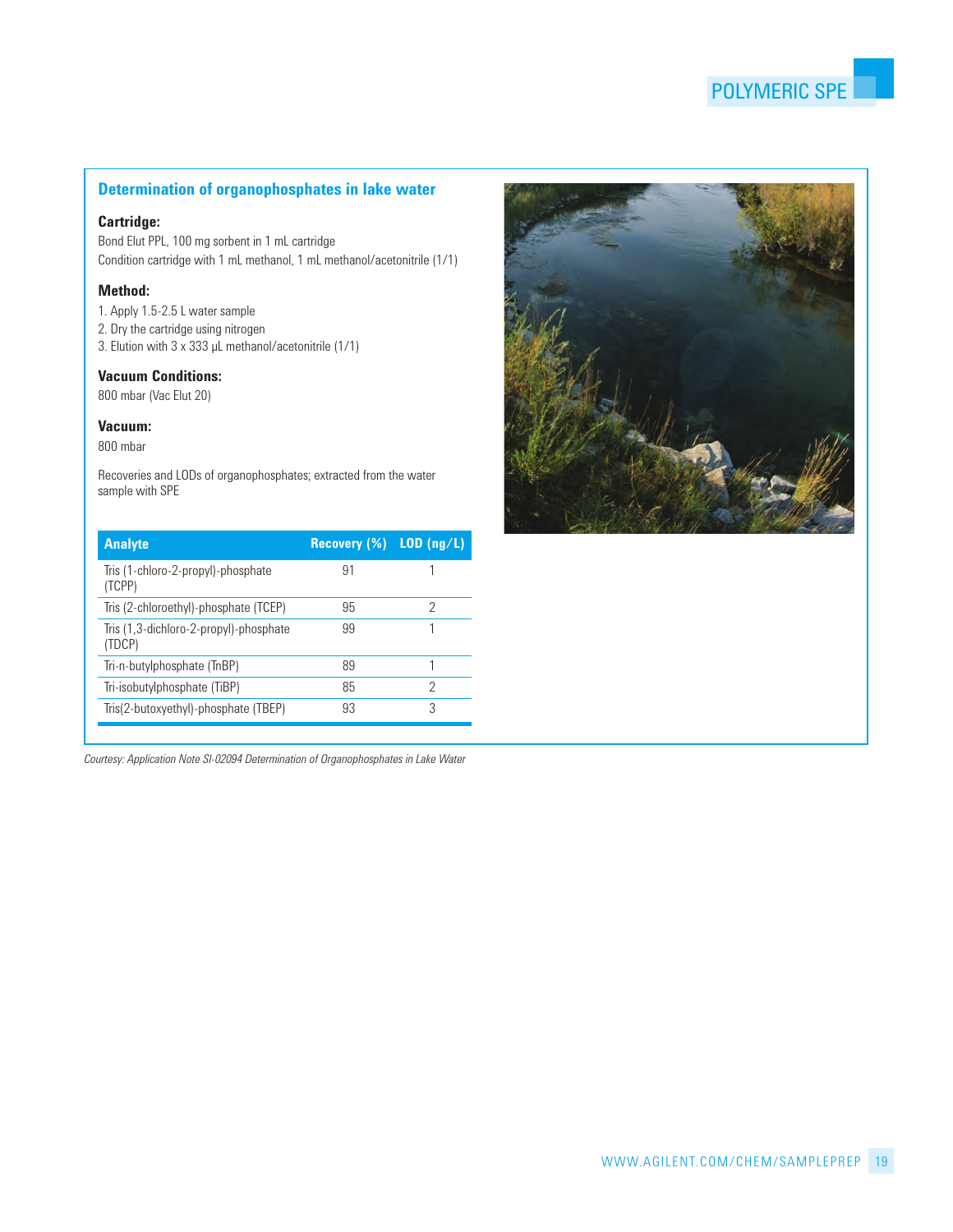# Bond Elut ENV

- modified styrene-divinylbenzene polymer
- large particle size allows fast extraction speeds
- high surface area and capacity for polar analytes

Bond Elut ENV, a PS/DVB polymer, is designed for the extraction of polar organic residues. It contains 125 µm spherical particles, advantageous for high volume, fast flow-through applications.

#### **Typical Matrices**

Water sources

**Primary Extraction Mechanism**

Non-polar

**Compound Types**

Polar organic molecules, explosive residues



#### **Bond Elut ENV**

| <b>Description</b>                | <b>Unit</b> | Part No. |
|-----------------------------------|-------------|----------|
| <b>Straight Barrel Cartridges</b> |             |          |
| $50$ mg, 1 mL                     | $100$ /pk   | 12105012 |
| 100 mg, $1$ mL                    | $100$ /pk   | 12105013 |
| 100 mg, $3$ mL                    | $50$ /pk    | 12105014 |
| $200$ mg, $3$ mL                  | $50$ /pk    | 12105015 |
| $200$ mg, $6$ mL                  | $30$ /pk    | 12255014 |
| 500 mg, 3 mL                      | $50$ /pk    | 12105016 |
| 500 mg, 6 mL                      | $30$ /pk    | 12255011 |
| 1 g, 6 mL                         | $30$ /pk    | 12255012 |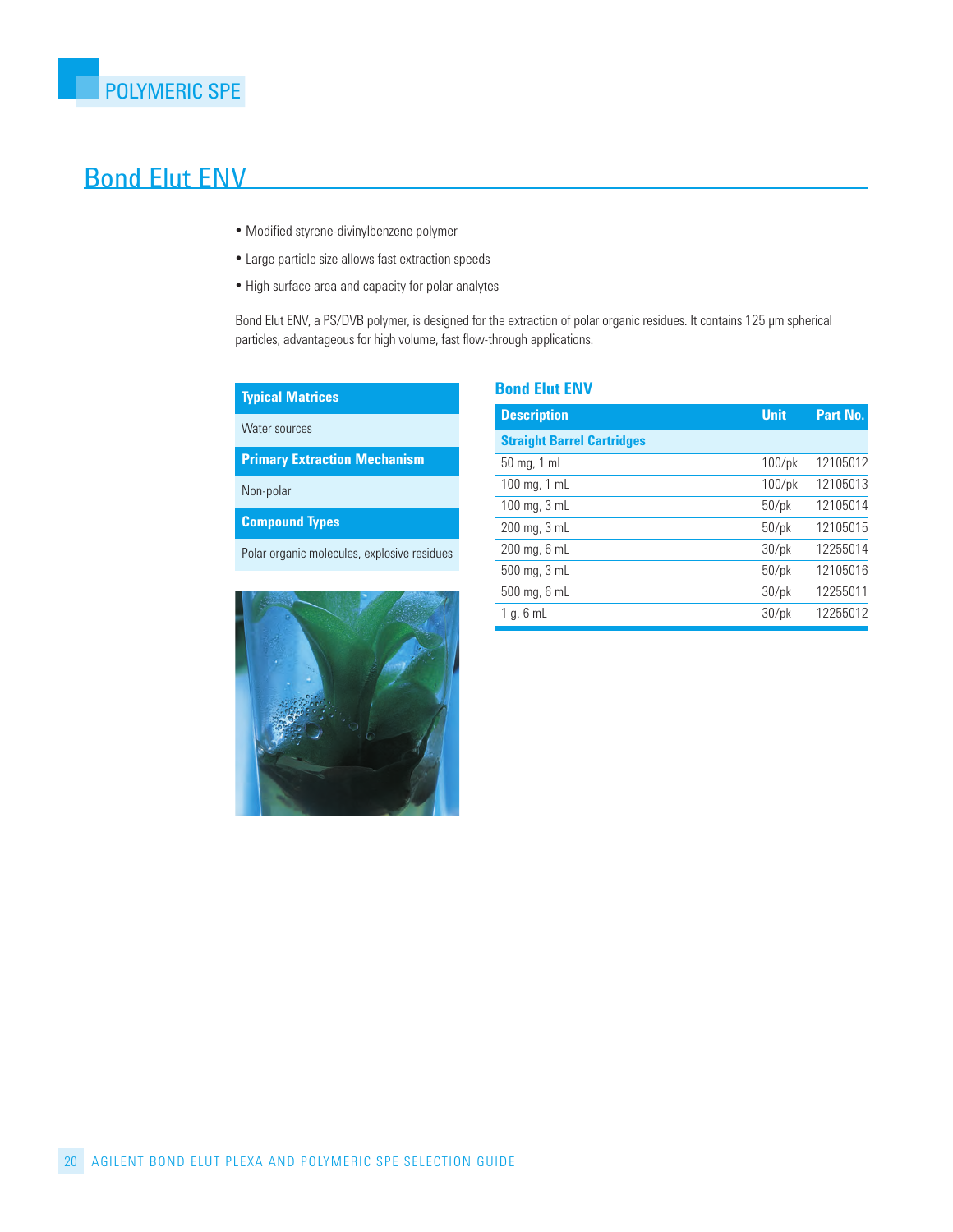## **Extraction of explosive residues from water**

200 mg/3 mL Bond Elut ENV cartridge

#### **Sorbent Conditioning:**

Adjust 500 mL sample to pH 2 using concentrated HCl

#### **Apply Sample:**

500 ml of water sample at a flow rate between 10 and 15 ml/min.

#### **Interference Wash:**

 $5$  mL DI  $H<sub>2</sub>O$ , then dry the cartridge for  $3$  min

#### **Analyte Elution:**

1. 2.5 mL ACN (2 mL of which re-eluted x 4 after 1st elution) 2. 1.5 mL fresh ACN

| <b>Compounds</b>           | <b>Recoveries (%)</b> |
|----------------------------|-----------------------|
| 1,3,5-Trinitrobenzene      | 99.8                  |
| Nitrobenzene               | 921                   |
| 2,4-Dinitrotoluene         | 977                   |
| 2.6-Dinitrotoluene         | 86.8                  |
| 2-Amino-4,6-dinitrotoluene | 93.2                  |
| 4-Amino-2,6-dinitrotoluene | 93.3                  |
| 4-Nitrotoluene             | 85.3                  |





#### **Tips & Tools**

Learn the core concepts surrounding Solid Phase Extraction and best practices for Sample Prep. View the video at **www.agilent.com/chem/spevideo**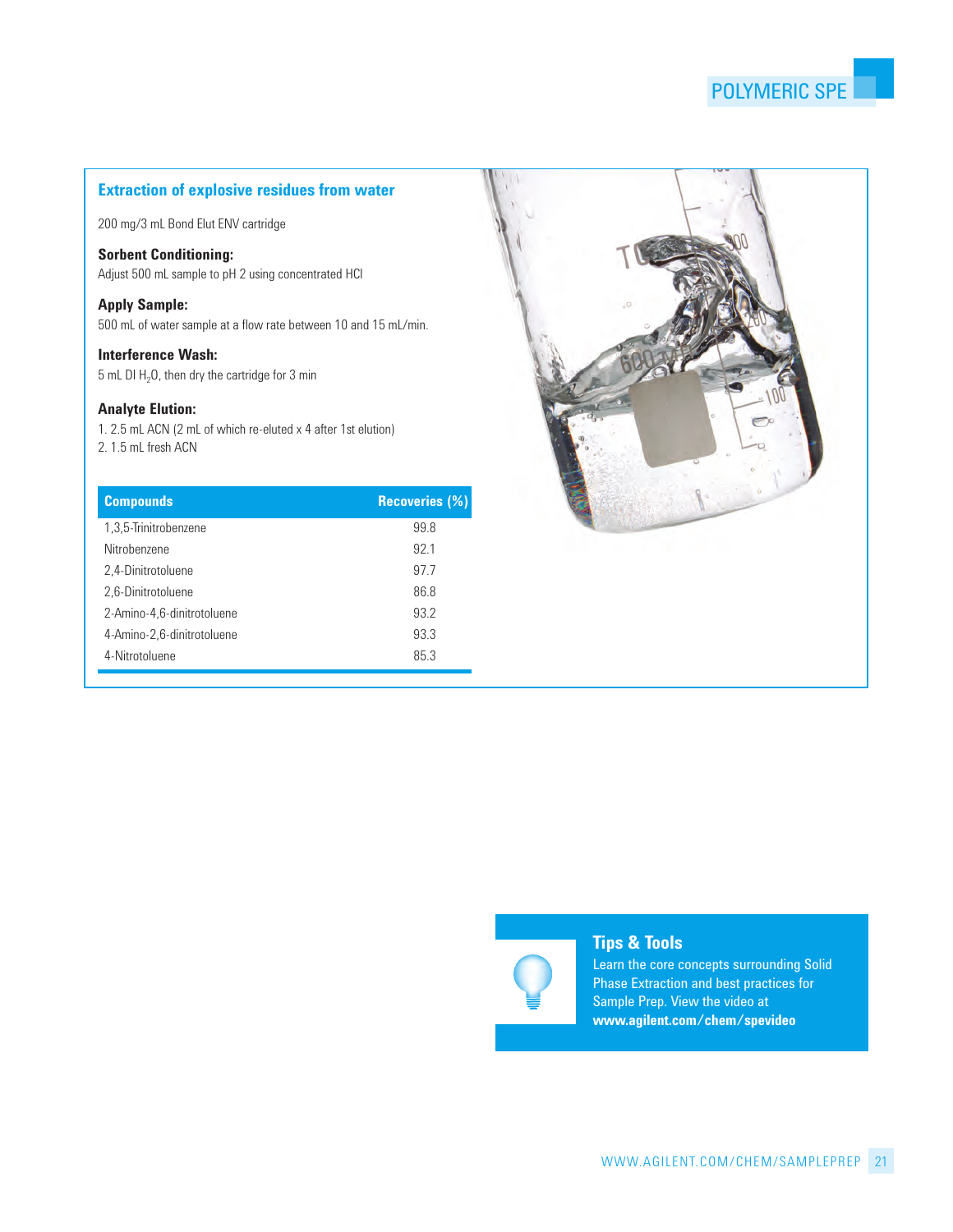## Bond Elut LMS

- Ultra clean styrene-divinylbenzene polymer
- Optimized 75 µm particle size for reproducible flow
- high capacity and surface area for efficient extraction

Bond Elut LMS polymeric sorbent lets you elute without having to add amine modifiers, buffers, or acids. The elimination of secondary interactions means that elution of analytes can be achieved with pure organic solvents or solvent mixtures of low ionic strength compatible with the hPlc mobile phase. These characteristics are crucial to allow compatibility with LC/MS or other delicate analytical techniques.

#### **Typical Matrices**

Urine, plasma, biological fluids

**Primary Extraction Mechanism**

Non-polar

**Compound Types**

Non-polar compounds

#### **Bond Elut LMS**

| <b>Description</b>                       | <b>Unit</b> | Part No. |
|------------------------------------------|-------------|----------|
| <b>Straight Barrel Cartridges</b>        |             |          |
| $25 \,\mathrm{mg}$ , 1 mL                | $100$ /pk   | 12105021 |
| $100 \,\mathrm{mg}$ , $1 \,\mathrm{m}$ L | $100$ /pk   | 12105023 |
| 100 mg, $3$ mL                           | $50$ /pk    | 12105024 |
| $200$ mg, $3$ mL                         | $50$ /pk    | 12105025 |
| $500$ mg, $3$ mL                         | $50$ /pk    | 12105026 |
| $500$ mg, $6$ mL                         | $30$ /pk    | 12255021 |
| $1 g$ , 6 mL                             | $30$ /pk    | 12255022 |

| <b>Description</b>      | $10 \text{ mq}$ | 25 <sub>mg</sub> |
|-------------------------|-----------------|------------------|
| 1 mL round-well plates  | A4961010        |                  |
| 2 mL square-well plates | A3961010        | A3961025         |

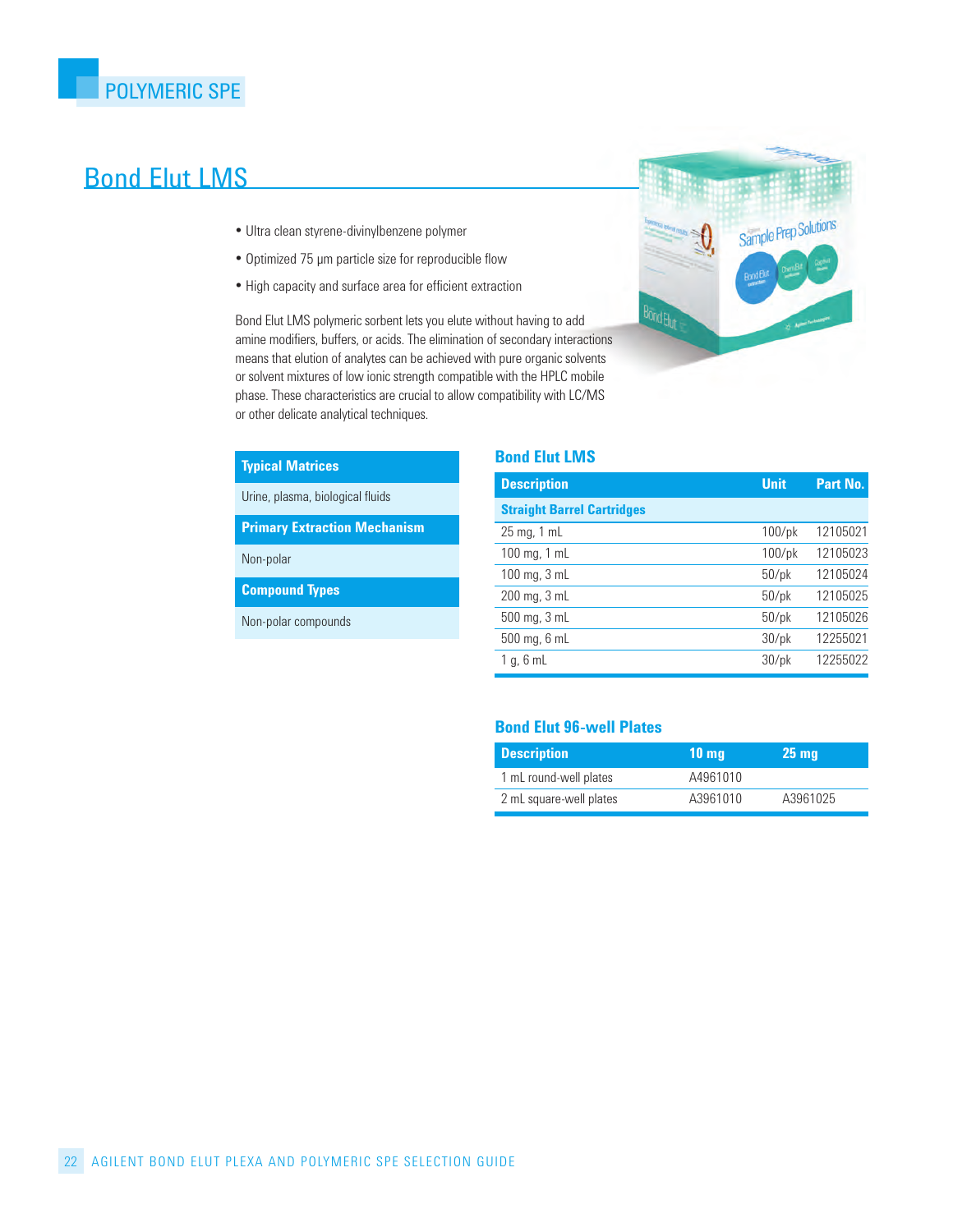# Mixed Mode Polymeric SPE

# Bond Elut NEXUS and Bond Elut NEXUS WCX

- large particle size allows excellent flow for viscous samples
- Non-conditioning method saves time and improves throughput
- Wcx offers enhanced selectivity for certain analytes such as quaternary amine drugs

Bond Elut NEXUS is an ultra-clean polymeric sorbent which has bi-modal porosity and a high surface area. NEXUS offers a non-polar retention mechanism with no pre-conditioning required. The large particle size makes NEXUS ideal for extractions from highly viscous samples such as horse urine.

Based on the same base polymer technology, Bond Elut nExUS Wcx is a weak cation exchange sorbent that offers extra selectivity for analytes such as quaternary ammonium drugs and anabolic steroids.

#### **Typical Matrices**

horse urine, urine, biological fluids

**Primary Extraction Mechanism**

Non-polar

**Compound Types**

Drugs of abuse, quaternary drugs, endocrine disruptors

#### **References**

Wynne, PM, Barry, DC, Vine, JH & Simpson, nKJ (2004) Approaches to the solid phase extraction of equine urine. Chromatography, 59, S51-S60.

Wynne, PM, Barry, DC, Vine, JH & Simpson, nKJ (2000) An improved method for the extraction of anabolic steroids from equine urine. In: RB Williams, E Houghton & J Wade (eds) Proc. 13th Int. Conf. Racing Analysts and Veterinarians. R & W Publications, Newmarket, UK.

#### **Bond Elut NEXUS and Bond Elut NEXUS WCX**

| <b>Description</b>                | <b>Unit</b> | Part No. |
|-----------------------------------|-------------|----------|
| <b>LRC Cartridges</b>             |             |          |
| 30 mg, 10 mL                      | $50$ /pk    | 12113100 |
| 60 mg, 10 mL                      | $50$ /pk    | 12113101 |
| <b>Straight Barrel Cartridges</b> |             |          |
| 30 mg, 1 mL                       | $100$ /pk   | 12103100 |
| 60 mg, 3 mL                       | $100$ /pk   | 12103101 |
| 60 mg, 3 mL, NEXUS WCX            | $100$ /pk   | 12102157 |
| $200 \,\mathrm{mg}$ , 6 mL        | $30$ /pk    | 12103102 |
| 200 mg, 12 mL                     | $20$ /pk    | 12253101 |
| 500 mg, 12 mL                     | $20$ /pk    | 12253102 |
| 500 mg, 20 mL                     | $20$ /pk    | 12253103 |

| <b>Description</b>      | <b>30 mg</b> | <b>60 mg</b> |
|-------------------------|--------------|--------------|
| 1 mL round-well plates  | A4962030     |              |
| 2 mL square-well plates |              | A3962060     |